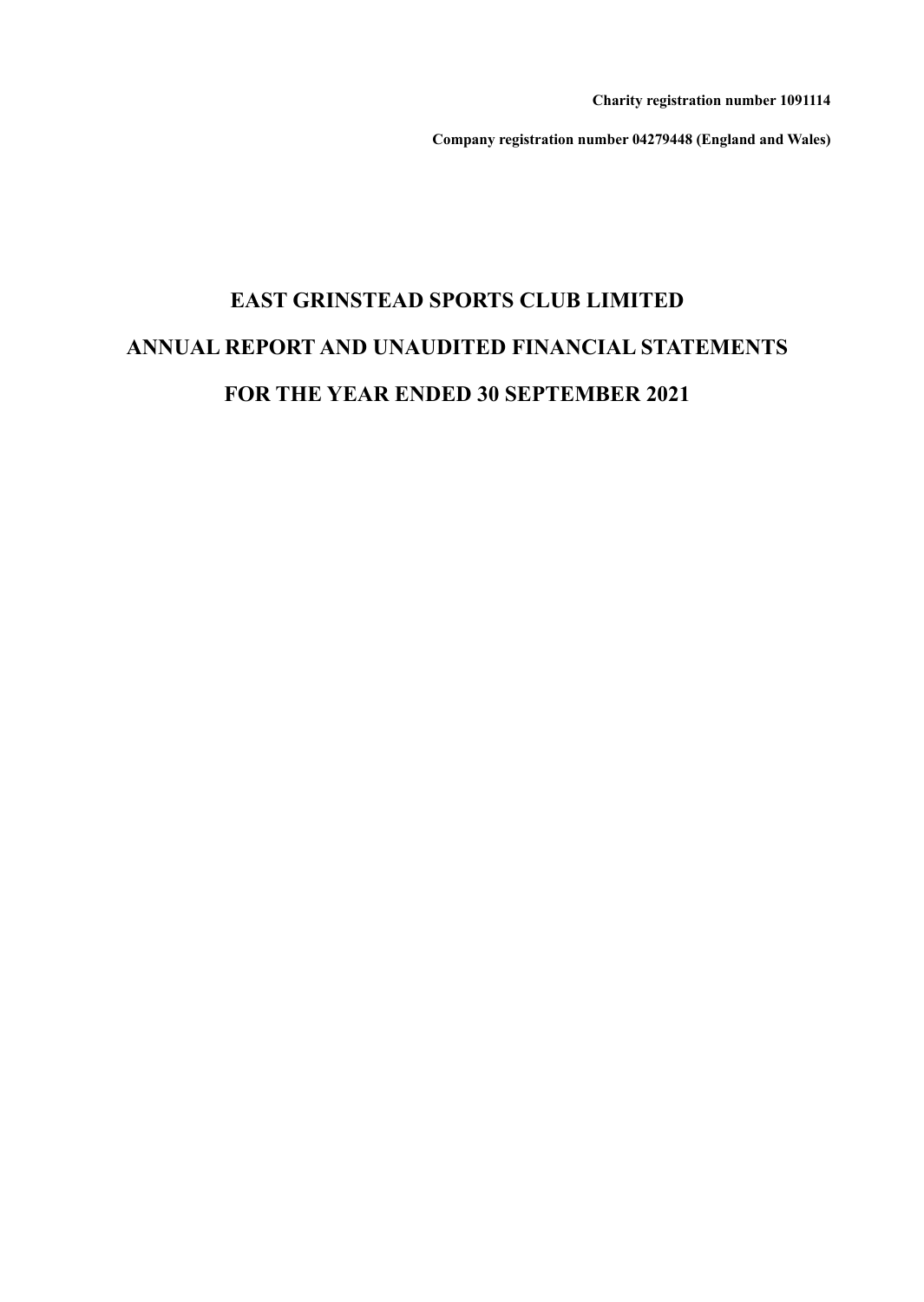### **LEGALAND ADMINISTRATIVE INFORMATION**

| <b>Trustees</b>             | R Leman<br>K Ellis<br>R Thornley - Gibson<br>G Christopherson<br>G Needle<br>C Gregory<br>L Farren                                                                       |
|-----------------------------|--------------------------------------------------------------------------------------------------------------------------------------------------------------------------|
|                             | N Fish<br>M Chappell                                                                                                                                                     |
| <b>Charity number</b>       | 1091114                                                                                                                                                                  |
| Company number              | 04279448                                                                                                                                                                 |
| <b>Registered office</b>    | Saint Hill Road<br>East Grinstead<br><b>West Sussex</b><br>RH19 4JU                                                                                                      |
| <b>Independent examiner</b> | Darren Harding ACA FCCA DChA<br>Richard Place Dobson Services Limited<br><b>Chartered Accountants</b><br>1 - 7 Station Road<br>Crawley<br><b>West Sussex</b><br>RH10 1HT |
| <b>Solicitors</b>           | Rohan & Co<br>Aberdeen House<br>South Road<br>Haywards Heath<br>RH164NG                                                                                                  |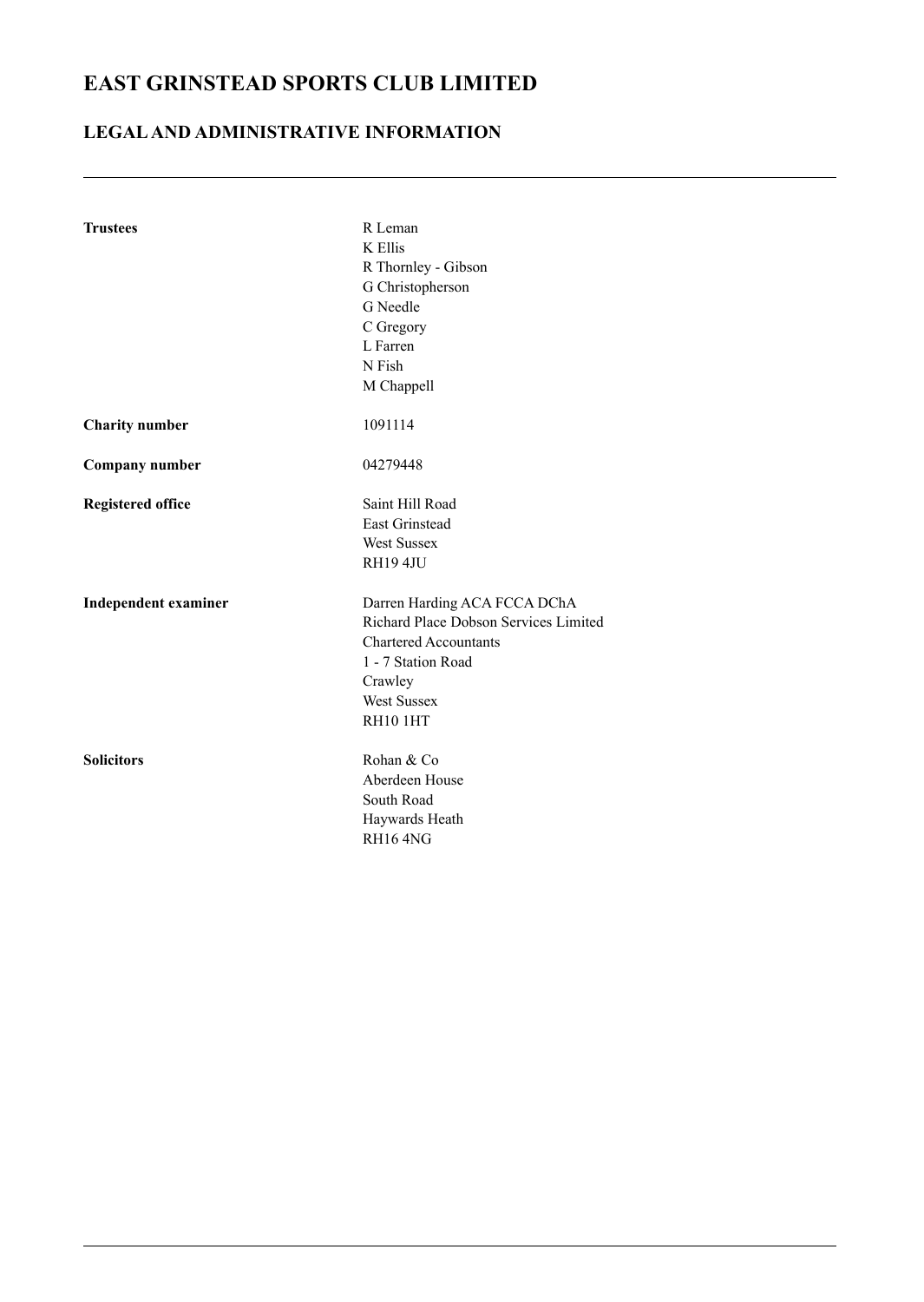### **CONTENTS**

|                                   | Page      |
|-----------------------------------|-----------|
| Trustees' report                  | $1 - 4$   |
| Independent examiner's report     | 5         |
| Statement of financial activities | $6 - 7$   |
| <b>Balance</b> sheet              | $8 - 9$   |
| Notes to the financial statements | $10 - 23$ |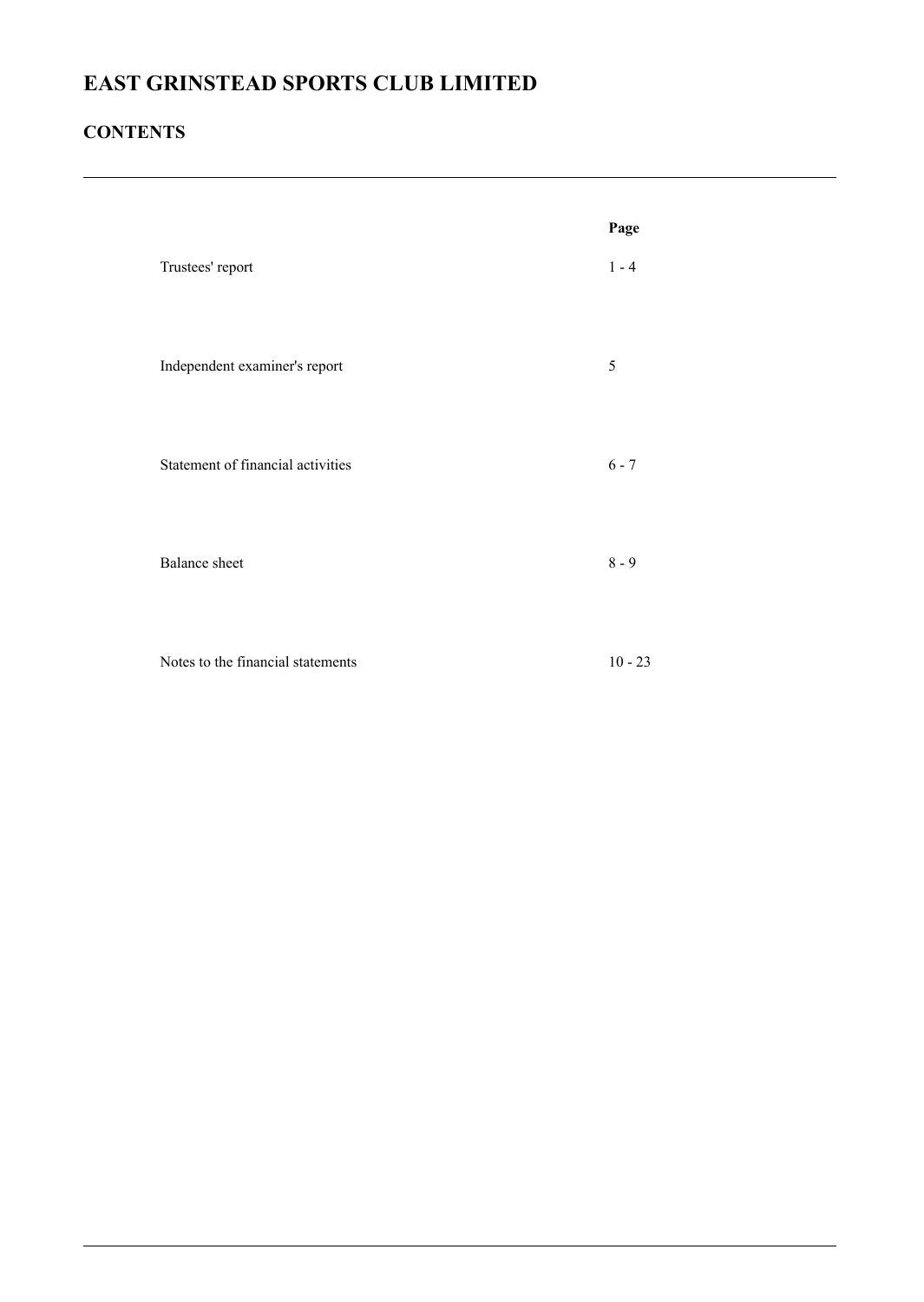## **TRUSTEES' REPORT (INCLUDING DIRECTORS' REPORT)** *FOR THE YEAR ENDED 30 SEPTEMBER 2021*

The Trustees present their annual report and financial statements for the year ended 30 September 2021.

The financial statements have been prepared in accordance with the accounting policies set out in note 1 to the financial statements and comply with the Charitable Company's Memorandum and Articles of Association, the Companies Act 2006 and "Accounting and Reporting by Charities: Statement of Recommended Practice applicable to charities preparing their accounts in accordance with the Financial Reporting Standard applicable in the UK and Republic of Ireland (FRS 102) (effective 1 January 2019)".

#### **Objectives and activities**

The objects of the charity are to promote the benefit of the inhabitants of East Grinstead and the surrounding area without distinction of sex, sexual orientation, race or of political, religious or other opinions, to advance education and to provide and assist in the provision of recreation and leisure-time occupation with the object of improving the conditions of life of the said inhabitants.

The Trustees pay due regard to guidance issued by the Charity Commission, including guidance on public benefit, in deciding what activities the Charitable Company should undertake

#### **History of significant events**

In 1989 East Grinstead Cricket Club and East Grinstead Hockey Club merged to create East Grinstead Sports Club. Both clubs had a long tradition of playing sport in the town but could see the benefits of joining forces for mutual advantage.

As part of the merger the cricket ground at West Street was sold, and the cricket club moved to the current site at Saint Hill, which the Hockey Club had purchased in 1959. The proceeds of the cricket ground sale were invested in building a new pavilion and sports hall at Saint Hill, laying an artificial hockey pitch, and creating a new cricket square. East Grinstead Ladies Hockey Club played its hockey at the old cricket ground and decided to move to Saint Hill at the same time and become another founder member club of the Sports Club.

The Sports Club expanded further in 1997 through the joining of the Felbridge Badminton Club.

Key developments and milestones in the subsequent years include:

- In 2002 there was a £1.7m investment (including a lottery grant of over  $\text{\pounds}1m$ ) to provide a new water-based allweather hockey pitch, a new fitness suite, new changing facilities, function room and improved office accommodation.
- Charitable status to the East Grinstead Sports Club was granted in 2003, achieving a significant strategic milestone of the Sports Club by becoming a true multi sport community club.
- The construction of 9 netball courts was completed in 2007.
- In 2008 the Club was chosen by Sport England as the first 'Pathfinder' multi-sport club in Sussex and was also designated by the London Organising Committee of the Olympic Games as an official Training Venue for 2012. Both awards recognising the quality of the facilities and the potential the site has to offer sport for all.
- In 2008, following the closure of a local gym, squash and fitness club, the Sports Club was able to offer members the chance to relocate and enjoy similar fitness facilities. This move was achieved in less than six months, enabling a substantial part of that former club to be kept together for the benefit of the community. After raising the required funds, the Sports Club was able to complete its objective of developing three new squash courts, which were officially opened in September 2012.
- In 2010 the sand based football pitch was replaced with a 3G pitch financed in part by a loan, and in part by a generous donation from a local benefactor.
- In 2013 the surface of the water-based hockey pitch was replaced; financed through grants, donations and sponsorship funds.
- In 2019/20 a number of improvements were made to the facility to benefits users and encourage greater participation in the long term, all made possible through generous grant funding support from MSDC. These works included improvements to the gym and gym changing facilities, upgrading internal lighting to LEDs, refurbishment of the cafe/bar, and the creation of a designated indoor childrens activity space.
- In December 2019 the hockey pitch floodlights were replaced with more sustainable and environmentally friendly LED lights, which also reduced light pollution for those living locally.
- In November 2020 the charity received permission to use some of its land for junior football, further expanding the range of facilities available to the local community.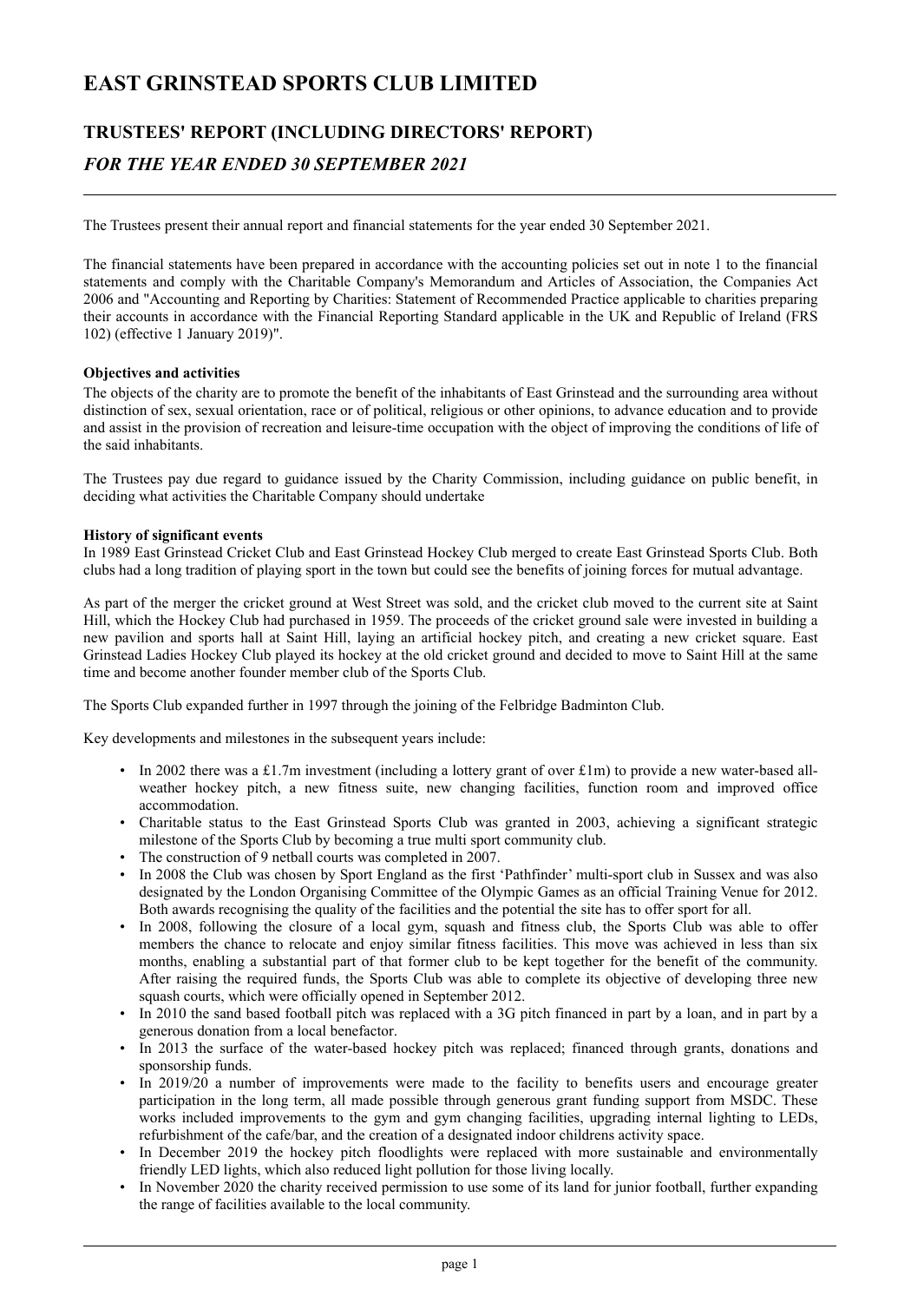### **TRUSTEES' REPORT (INCLUDING DIRECTORS' REPORT) (CONTINUED)** *FOR THE YEAR ENDED 30 SEPTEMBER 2021*

As at 30 September 2021 there were 6 sports clubs affiliated to the charity and based at the Saint Hill site – EG Men's and Ladies' Hockey Club, EG Cricket Club, Felbridge Badminton Club, CD Phoenix Netball Club, Dunnings Squash & Racketball Club, and East Grinstead Meads Football Club. The charity also works closely with other clubs that use the facilities.

#### **Achievements and performance**

With effect from 29 September 2017 the Trustees leased the site and facilities to a specialist leisure management company, Wave Leisure Trust Limited (itself a registered charity). Wave Leisure Trust Limited has entered into a twelve year lease to operate the facilities at EGSC, with an option to extend beyond that period if both parties agree.

Leasing the facility in this way enables the Trustees to focus on the Charity's objectives through identifying and working towards future developments to maintain and enhance the facilities, and providing sporting/well-being opportunities to the local community.

The main focus of the Trustees and all volunteers during the current year has been in maintaining the facilities as well as possible during long periods of closure due to the Covid pandemic.

#### **Financial review**

The Charity has net incoming resources of £17,874 (net outgoing resources in 2020: £37,083), as shown in the Statement of Financial Activities on page 6, and accompanying notes to these financial statements. Included within the incoming resources are donations of £38,833 (2020: £49,879), and included within the resources expended are depreciation charges totalling £27,795 (2020: £27,795).

The Charity continues to work with all sports clubs and users to raise funds to offset the depreciation charges (and hence eventually replace/replenish existing facilities). The Charity has a policy of building up sinking funds for the replacement and developments of all the facilities it owns. These sinking funds are held in the Charity's restricted funds. Over the year these sinking funds decreased by £1,705 mainly as a result of improvements and repairs to the squash courts and area around the netball courts (decreased in 2020 by £37,551, due largely to investments in new LED flood lights.).

The Charity, working with the East Grinstead Hockey Club, has a funding target of £22,000 per annum towards the future replacement/refurbishment of the hockey pitch. The Charity continually works with the affiliated clubs and other interested parties to identify specific targets for development of other key facilities.

The Charity's only sources of funding are donations and grants from third parties, and the rent received from the operator to which the facilities are leased. Donations and grants that are given for specific purposes are used entirely for those purposes. The Charity minimises as best it can the costs associated with its operations (noting that all Trustees provide their time on a voluntary basis), and as a result a minimum of 85%-90% of all unallocated income (essentially rental income above that received for specific costs such as insurance) is used for charitable activities in accordance with the Charity's objects. As all grants and donations are fully utilised in this way, well over 90% of all income received is used directly to support the work of the Charity.

#### **Reserves policy**

It is the policy of the board to have a prudent and balanced view on reserves. Free reserves are intended to reflect a level of approximately between three and six months' expenditure over and above the value of the land, buildings and pitches.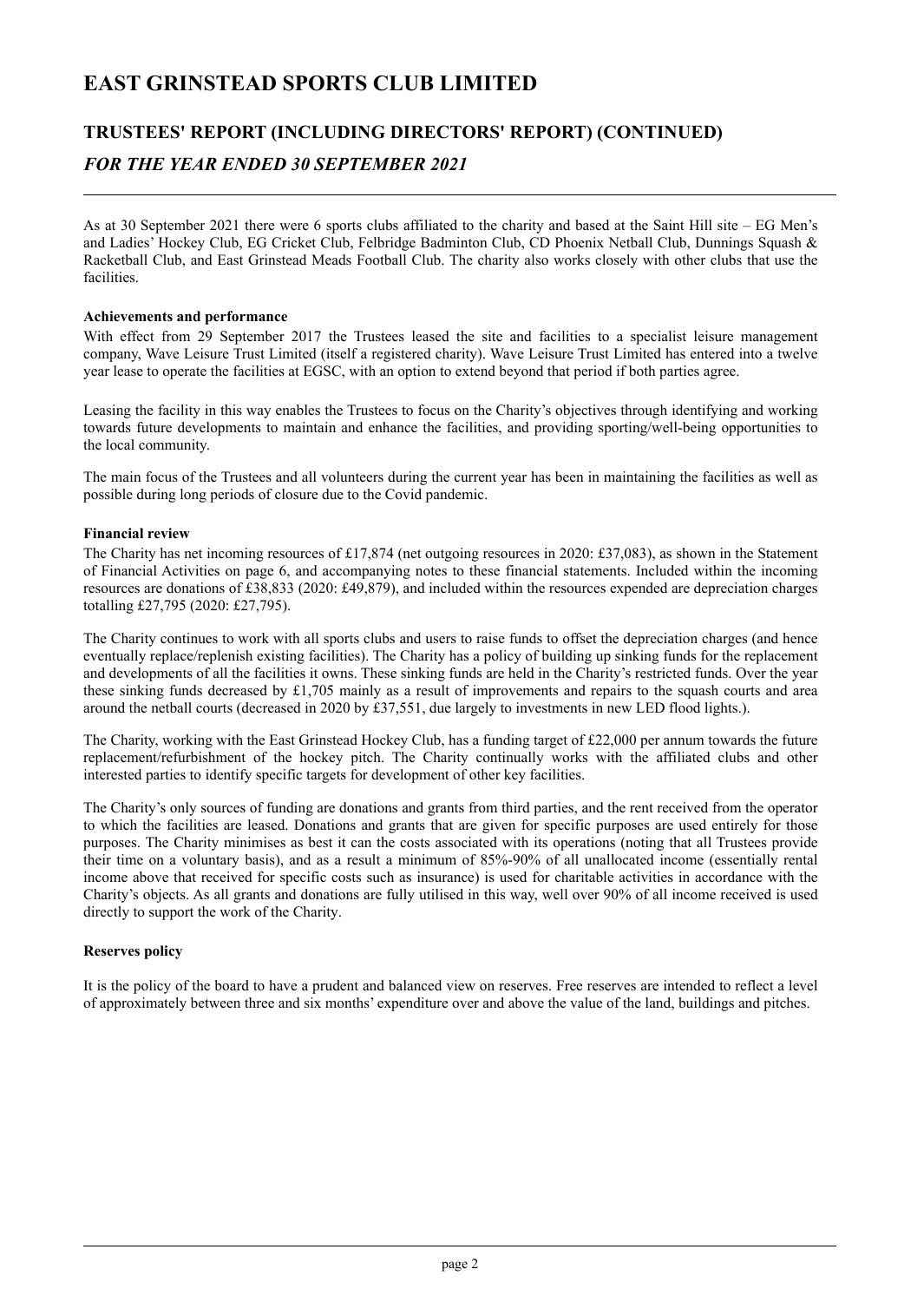## **TRUSTEES' REPORT (INCLUDING DIRECTORS' REPORT) (CONTINUED)** *FOR THE YEAR ENDED 30 SEPTEMBER 2021*

#### **Structure, governance and management**

East Grinstead Sports Club Limited is a company limited by guarantee and a registered charity governed by its Memorandum and Articles of Association.

The Directors of the charitable company ("the charity") are Trustees for the purpose of charity law and Directors for the purpose of company law. Collectively they are referred to as Directors.

The Directors who served during the year were:

R Leman K Ellis R Thornley - Gibson G Christopherson G Needle C Gregory L Farren N Fish M Chappell

None of the Directors has any beneficial interest in the company. Every member of the Company has a liability to contribute up to  $£1$  to the assets of the Company in the event of it being wound up whilst they are a member or within one year after ceasing to be a member.

The Board shall consist of not less than six members. There is no maximum.

Under the terms of the Company's Articles of Association one third of the Board members are required to retire each year, although all are eligible for re-election. At the Annual General Meeting on 22 July 2021 R Thornley-Gibson, K Ellis and R Leman stood down as Directors under rotation, but agreed to stand for re-appointment. All three were reappointed unanimously by the members present at the AGM. Those entitled to vote at the AGM are either a current Trustee of the Charity or an adult member of one of the following sports clubs: East Grinstead Hockey Club, East Grinstead Cricket Club, Dunnings Squash and Racketball Club, CD Phoenix Netball Club, Felbridge Badminton Club, and East Grinstead Meads Football Club.

The Directors have identified and considered the overall risks to the Charity. These risks are regularly reassessed with regard to their impact and their likelihood of occurring within the organisation. Systems to control and mitigate these risks have been introduced.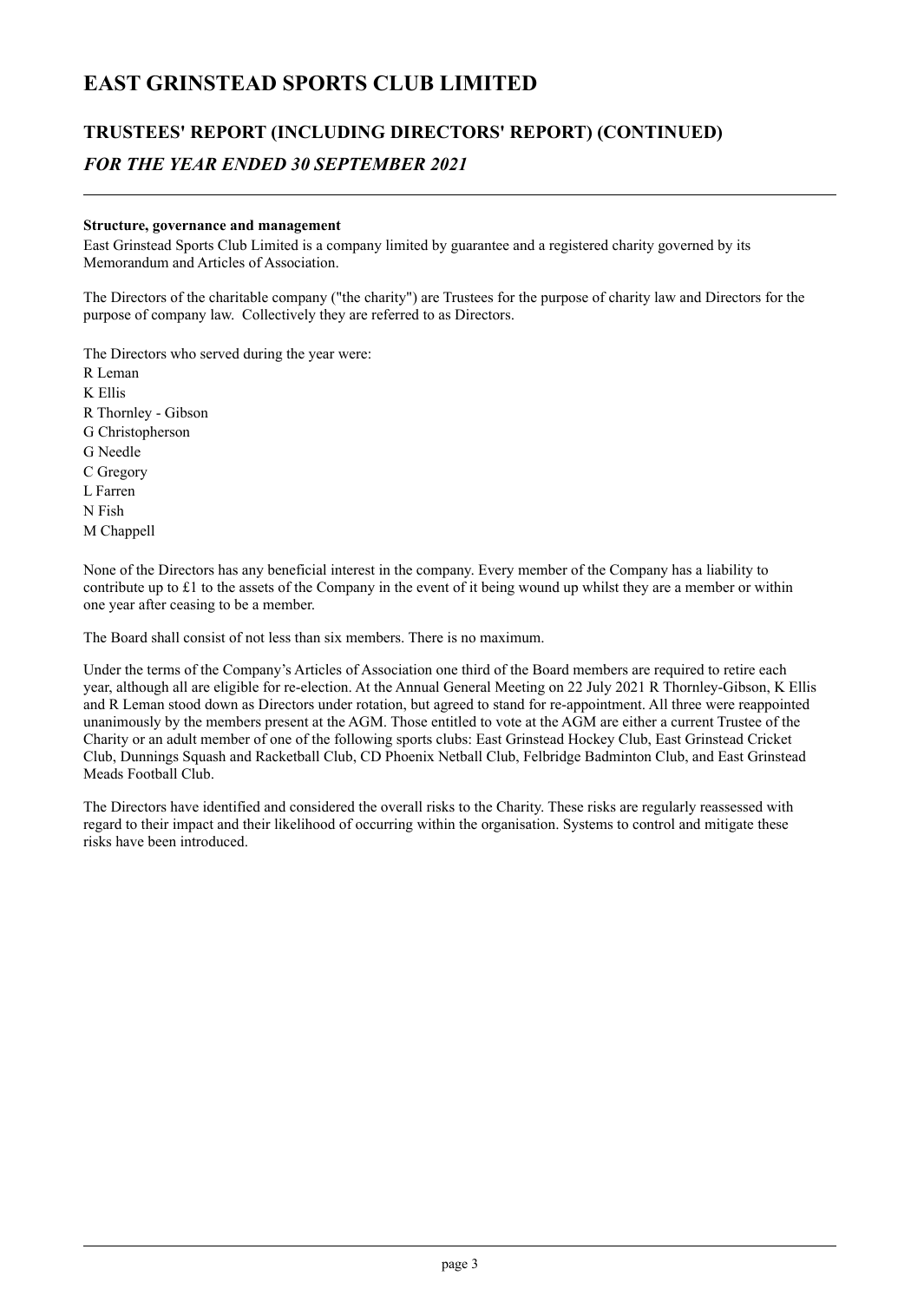## **TRUSTEES' REPORT (INCLUDING DIRECTORS' REPORT) (CONTINUED)** *FOR THE YEAR ENDED 30 SEPTEMBER 2021*

#### **Risk management**

As a result of the Covid-19 pandemic the facilities at the club have been closed for part of the year, as required by Government guidance.

When possible the facilities have been opened and made available subject to procedures being put in place to meet Government guidelines and for the safety of users.

During closure there was no income for the operators, and when the facilities were open the income continued to be restricted because of the reduced capacity and new operating procedures that had been put in place. As a result the Charity agreed to a reduction in the rent due from Wave leisure Trust. The Charity and Wave Leisure Trust have worked closely together, and continue to do so, with the aim of opening facilities as and when possible to provide safe access to the local community in a viable manner.

Key actions taken by the Charity, its affiliated clubs (including many volunteers), and Wave Leisure Trust during this period include:

- Maintaining the facilities as far as possible during closure.
- Successful applications for Covid-19 grant funding.
- Facilitating the safe reintroduction of sports and fitness activities as and when possible.
- Temporary closure of café and changing facilities in line with Government guidelines.

All facilities have now reopened, following full compliance with Government guidance and having regard to the safety of all users.

#### **Small company exemption**

This report has been prepared in accordance with the provisions applicable to companies entitled to the small companies' exemption.

The Trustees' report was approved by the Board of Trustees.

.............................. *..... I.Bk*

Trustee **K Ellis** Dated: 25 May 2022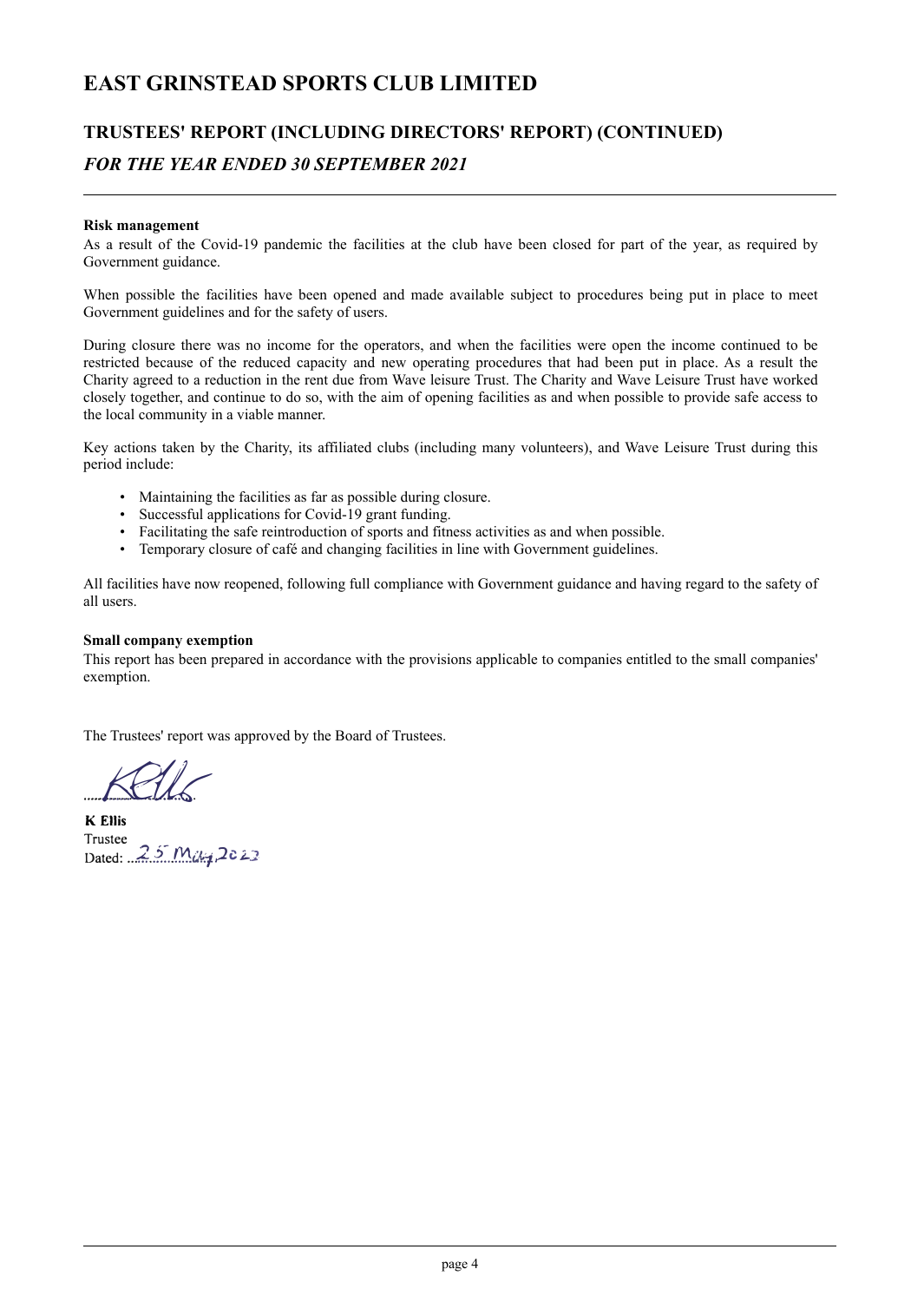### **INDEPENDENT EXAMINER'S REPORT**

### **TO THE TRUSTEES OF EAST GRINSTEAD SPORTS CLUB LIMITED**

I report to the Trustees on my examination of the financial statements of East Grinstead Sports Club Limited (the Charitable Company) for the year ended 30 September 2021.

#### **Responsibilities and basis of report**

As the Trustees of the Charitable Company (and also its directors for the purposes of company law) you are responsible for the preparation of the financial statements in accordance with the requirements of the Companies Act 2006 (the 2006 Act).

Having satisfied myself that the financial statements of the Charitable Company are not required to be audited under Part 16 of the 2006 Act and are eligible for independent examination, I report in respect of my examination of the Charitable Company's financial statements carried out under section 145 of the Charities Act 2011 (the 2011 Act). In carrying out my examination I have followed all the applicable Directions given by the Charity Commission under section 145(5)(b) of the 2011 Act.

#### **Independent examiner's statement**

I have completed my examination. I confirm that no matters have come to my attention in connection with the examination giving me cause to believe that in any material respect:

- 1 accounting records were not kept in respect of the Charitable Company as required by section 386 of the 2006 Act; or
- 2 the financial statements do not accord with those records; or
- 3 the financial statements do not comply with the accounting requirements of section 396 of the 2006 Act other than any requirement that the accounts give a true and fair view which is not a matter considered as part of an independent examination; or
- 4 the financial statements have not been prepared in accordance with the methods and principles of the Statement of Recommended Practice for accounting and reporting by charities applicable to charities preparing their accounts in accordance with the Financial Reporting Standard applicable in the UK and Republic of Ireland (FRS 102).

I have no concerns and have come across no other matters in connection with the examination to which attention should be drawn in this report in order to enable a proper understanding of the financial statements to be reached.

 $Herl.$ 

Darren Harding ACA FCCA DChA Richard Place Dobson Services Limited Chartered Accountants 1 - 7 Station Road **Crawley** West Sussex RH10 1HT

Dated: 27 May 2022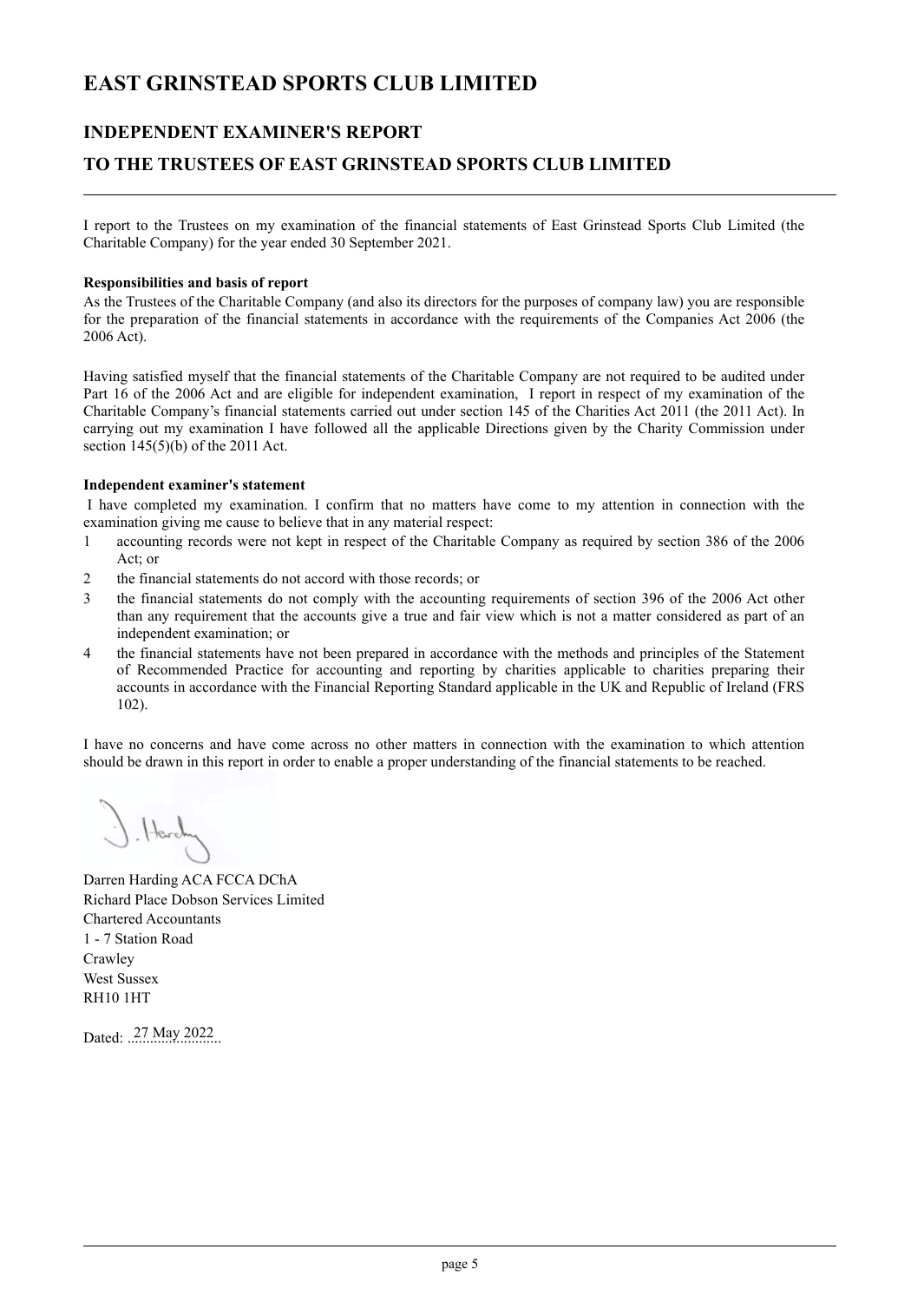### **STATEMENT OF FINANCIALACTIVITIES INCLUDING INCOME AND EXPENDITURE ACCOUNT** *FOR THE YEAR ENDED 30 SEPTEMBER 2021*

| Total     |
|-----------|
|           |
| 2020      |
| £         |
|           |
| 49,879    |
| 116,405   |
| 52,424    |
| 600       |
| 219,308   |
|           |
| 256,391   |
| (37,083)  |
|           |
|           |
| (37,083)  |
| 2,619,332 |
| 2,582,249 |
|           |

The statement of financial activities includes all gains and losses recognised in the year.

All income and expenditure derive from continuing activities.

The statement of financial activities also complies with the requirements for an income and expenditure account under the Companies Act 2006.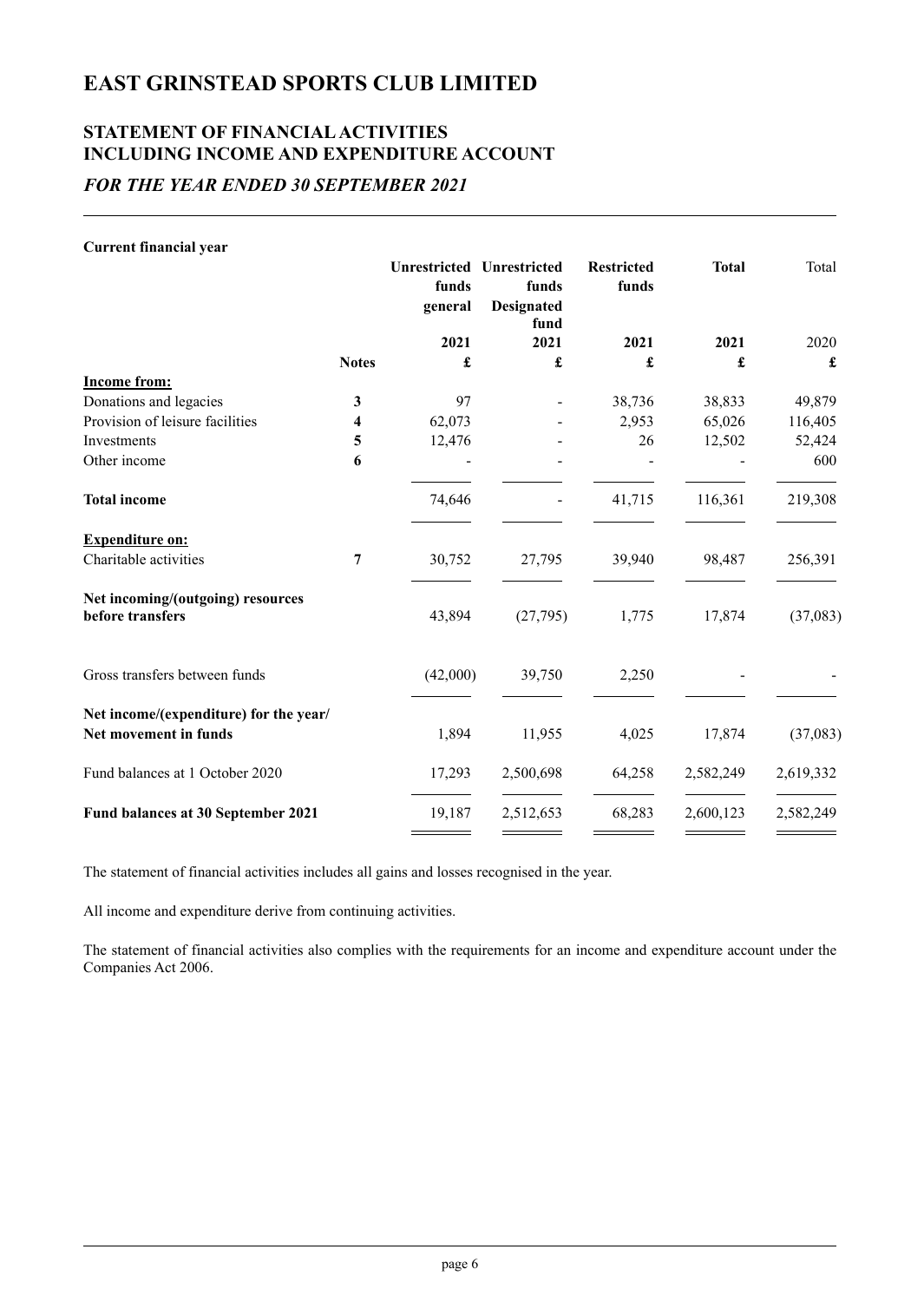## **STATEMENT OF FINANCIALACTIVITIES (CONTINUED) INCLUDING INCOME AND EXPENDITURE ACCOUNT**

## *FOR THE YEAR ENDED 30 SEPTEMBER 2021*

#### **Prior financial year**

|              | funds<br>general | funds<br><b>Designated</b> | <b>Restricted</b><br>funds                                                | <b>Total</b>     |
|--------------|------------------|----------------------------|---------------------------------------------------------------------------|------------------|
|              |                  |                            |                                                                           | 2020             |
| <b>Notes</b> | £                | £                          | £                                                                         | £                |
|              |                  |                            |                                                                           |                  |
| $\mathbf{3}$ | 604              |                            | 49,275                                                                    | 49,879           |
| 4            | 20,052           |                            | 96,353                                                                    | 116,405          |
| 5            | 38,178           | 13,324                     | 922                                                                       | 52,424           |
| 6            | 600              |                            |                                                                           | 600              |
|              | 59,434           | 13,324                     | 146,550                                                                   | 219,308          |
|              |                  |                            |                                                                           |                  |
| 7            | 26,667           | 44,862                     | 184,862                                                                   | 256,391          |
|              |                  |                            |                                                                           |                  |
|              |                  |                            |                                                                           | (37,083)         |
|              |                  | 25,000                     | 761                                                                       |                  |
|              |                  |                            |                                                                           |                  |
|              | 7,006            | (6, 538)                   | (37, 551)                                                                 | (37,083)         |
|              | 10,287           | 2,507,236                  | 101,809                                                                   | 2,619,332        |
|              | 17,293           | 2,500,698                  | 64,258                                                                    | 2,582,249        |
|              |                  | 2020<br>32,767             | <b>Unrestricted Unrestricted</b><br>fund<br>2020<br>(31, 538)<br>(25,761) | 2020<br>(38,312) |

The statement of financial activities includes all gains and losses recognised in the year.

All income and expenditure derive from continuing activities.

The statement of financial activities also complies with the requirements for an income and expenditure account under the Companies Act 2006.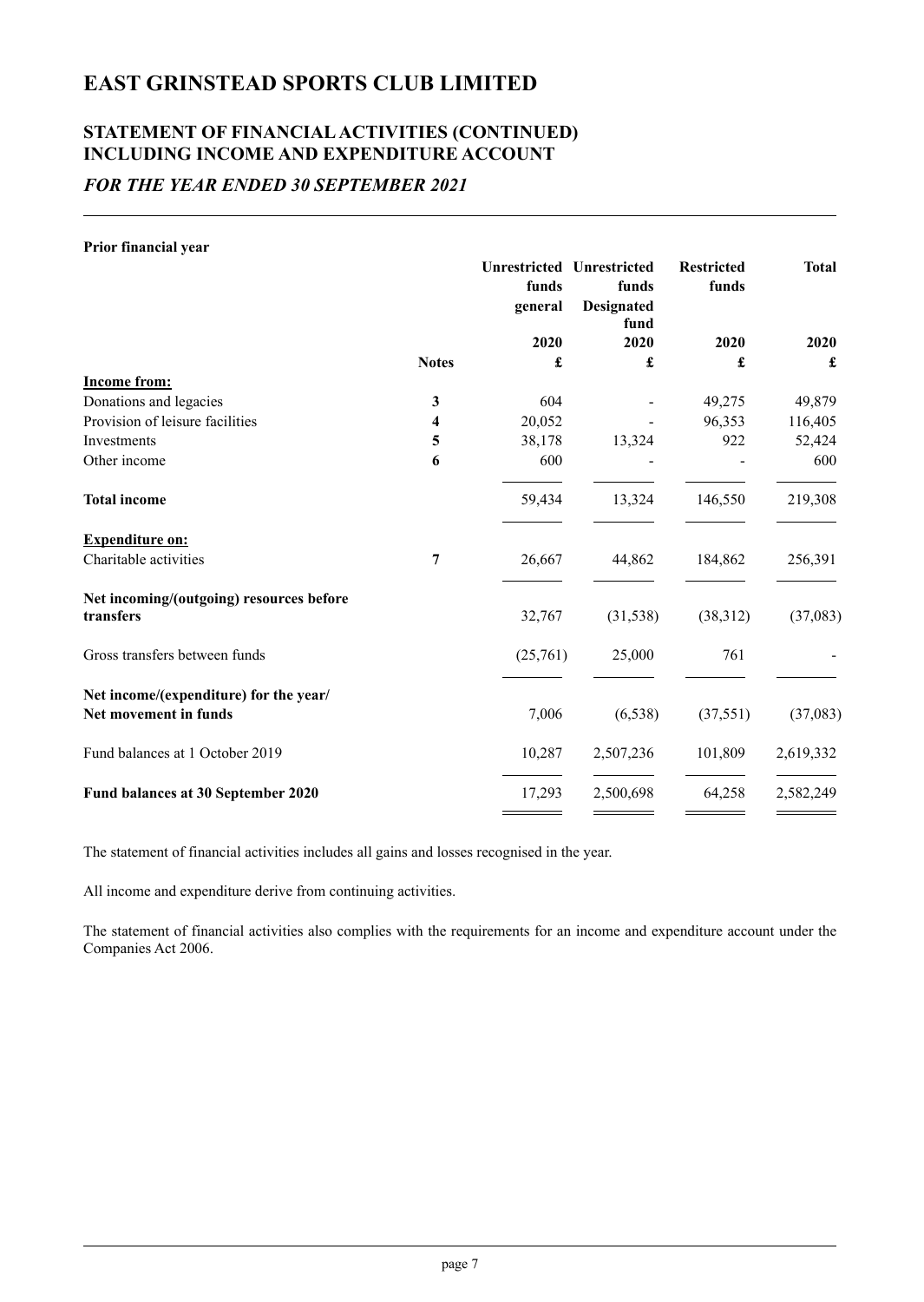### **BALANCE SHEET**

### *AS AT 30 SEPTEMBER 2021*

|                                                                   |              | 2021      |                      | 2020                 |                      |
|-------------------------------------------------------------------|--------------|-----------|----------------------|----------------------|----------------------|
|                                                                   | <b>Notes</b> | £         | $\pmb{\mathfrak{L}}$ | $\pmb{\mathfrak{L}}$ | $\pmb{\mathfrak{L}}$ |
| <b>Fixed assets</b>                                               |              |           |                      |                      |                      |
| Tangible assets                                                   | 11           |           | 2,425,562            |                      | 2,453,357            |
| <b>Current assets</b>                                             |              |           |                      |                      |                      |
| Debtors                                                           | 12           | 24,304    |                      | 28,788               |                      |
| Cash at bank and in hand                                          |              | 221,201   |                      | 176,893              |                      |
|                                                                   |              | 245,505   |                      | 205,681              |                      |
| Creditors: amounts falling due within one                         |              |           |                      |                      |                      |
| year                                                              | 14           | (70, 944) |                      | (34, 817)            |                      |
| Net current assets                                                |              |           | 174,561              |                      | 170,864              |
| <b>Total assets less current liabilities</b>                      |              |           | 2,600,123            |                      | 2,624,221            |
| <b>Creditors: amounts falling due after more</b><br>than one year | 15           |           |                      |                      | (41, 972)            |
| Net assets                                                        |              |           | 2,600,123            |                      | 2,582,249            |
| <b>Income funds</b>                                               |              |           |                      |                      |                      |
| Restricted funds                                                  | 16           |           | 68,283               |                      | 64,258               |
| Unrestricted funds                                                |              |           |                      |                      |                      |
| Designated funds                                                  | 17           | 2,512,653 |                      | 2,500,698            |                      |
| General unrestricted funds                                        |              | 19,187    |                      | 17,293               |                      |
|                                                                   |              |           | 2,531,840            |                      | 2,517,991            |
|                                                                   |              |           | 2,600,123            |                      | 2,582,249            |
|                                                                   |              |           |                      |                      |                      |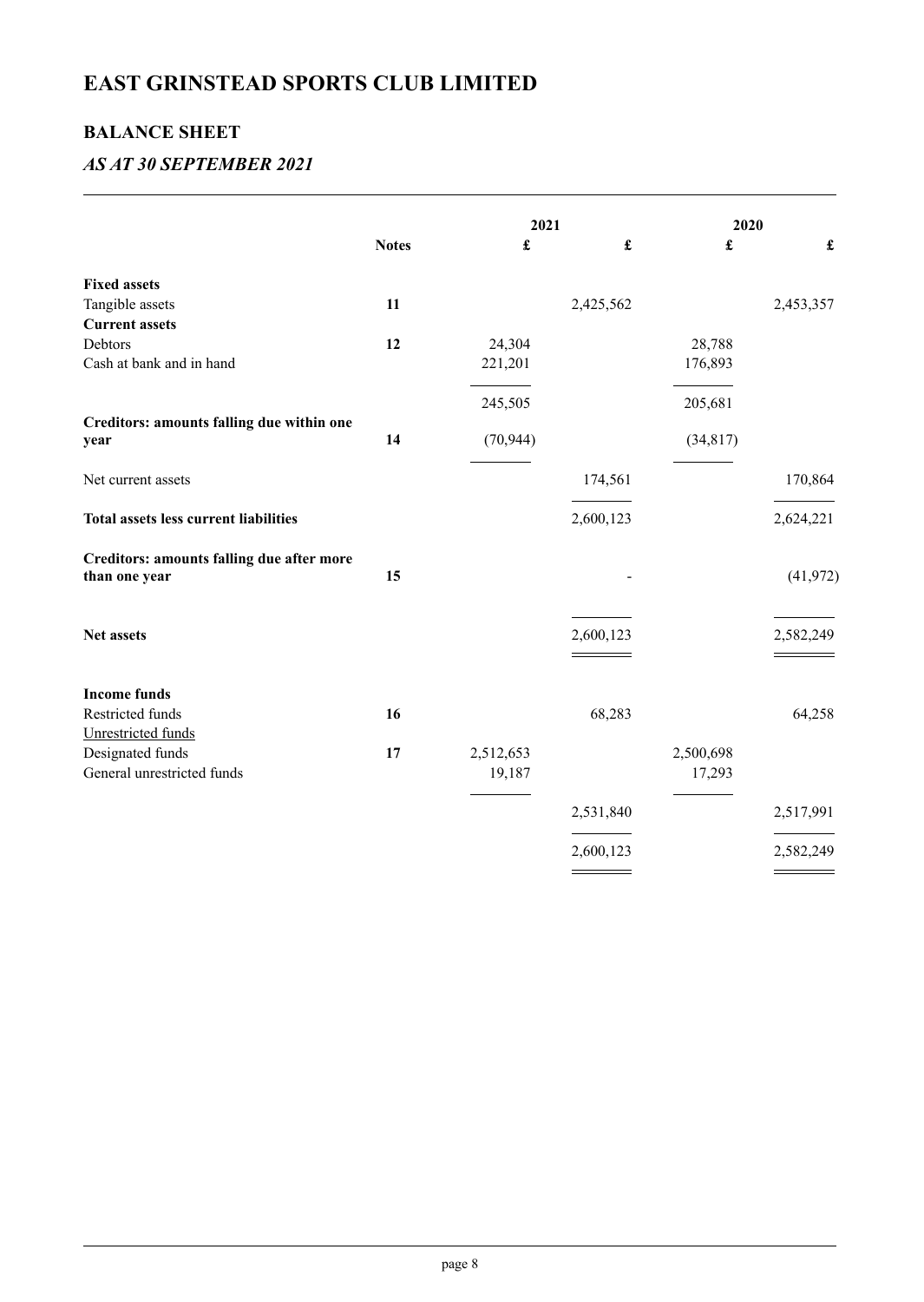### **BALANCE SHEET (CONTINUED)**

### *AS AT 30 SEPTEMBER 2021*

The company is entitled to the exemption from the audit requirement contained in section 477 of the Companies Act 2006, for the year ended 30 September 2021.

The directors acknowledge their responsibilities for complying with the requirements of the Companies Act 2006 with respect to accounting records and the preparation of financial statements.

The members have not required the company to obtain an audit of its financial statements for the year in question in accordance with section 476.

These financial statements have been prepared in accordance with the provisions applicable to companies subject to the small companies regime.

The financial statements were approved by the Trustees on  $\frac{.25 \text{ May } 2022}{.}$ 

 $1.11.1.6$ *..... I.Bk*

K Ellis **Trustee**

**Company Registration No. 04279448**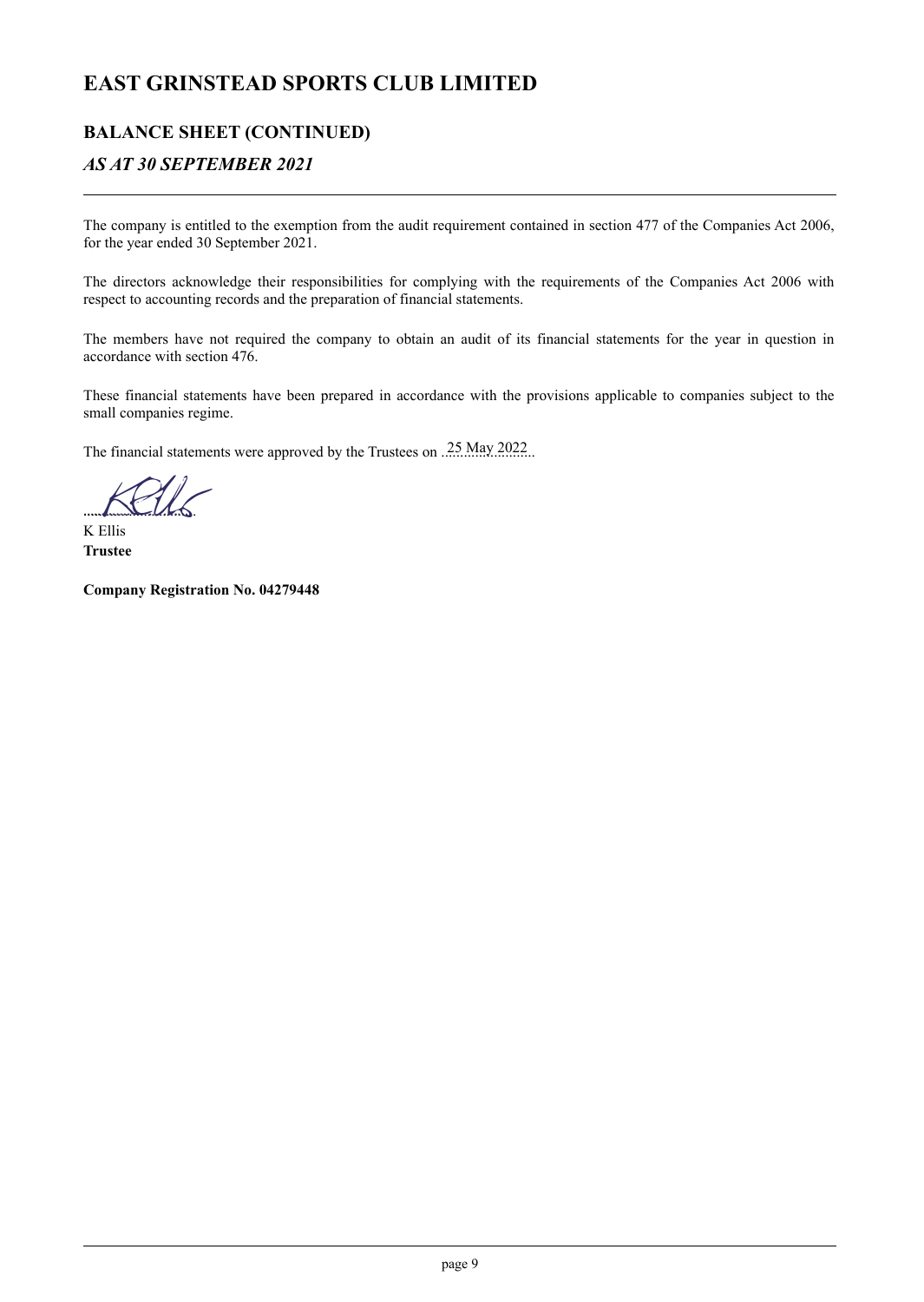### **NOTES TO THE FINANCIAL STATEMENTS** *FOR THE YEAR ENDED 30 SEPTEMBER 2021*

#### **1 Accounting policies**

#### **Charity information**

East Grinstead Sports Club Limited is a private company limited by guarantee incorporated in England and Wales. The registered office is Saint Hill Road, East Grinstead, West Sussex, RH19 4JU.

#### **1.1 Accounting convention**

The financial statements have been prepared in accordance with the Charitable Company's governing document, the Companies Act 2006 and "Accounting and Reporting by Charities: Statement of Recommended Practice applicable to charities preparing their accounts in accordance with the Financial Reporting Standard applicable in the UK and Republic of Ireland (FRS 102) (effective 1 January 2019)". The Charitable Company is a Public Benefit Entity as defined by FRS 102.

The Charitable Company has taken advantage of the provisions in the SORP for charities applying FRS 102 Update Bulletin 1 not to prepare a Statement of Cash Flows.

The financial statements are prepared in sterling, which is the functional currency of the Charitable Company. Monetary amounts in these financial statements are rounded to the nearest £.

The financial statements have been prepared under the historical cost convention. The principal accounting policies adopted are set out below.

#### **1.2 Going concern**

At the time of approving the financial statements, the Trustees have a reasonable expectation that the Charitable Company has adequate resources to continue in operational existence for the foreseeable future. Thus the Trustees continue to adopt the going concern basis of accounting in preparing the financial statements.

#### **1.3 Charitable funds**

Unrestricted funds are available for use at the discretion of the Trustees in furtherance of their charitable objectives.

Designated funds comprise funds which have been set aside at the discretion of the Trustees for specific purposes. The purposes and uses of the designated funds are set out in the notes to the financial statements.

Restricted funds are subject to specific conditions by donors as to how they may be used. The purposes and uses of the restricted funds are set out in the notes to the financial statements.

#### **1.4 Income**

Income is recognised when the Charitable Company is legally entitled to it after any performance conditions have been met, the amounts can be measured reliably, and it is probable that income will be received.

Other grants, donations and legacies are included in full in the Statement of Financial Activities when receivable.

Income from charitable activities and other income is included in the Statement of Financial Activities in the year to which it relates.

Income from investments is included in the Statement of Financial Activities in the year in which it is receivable.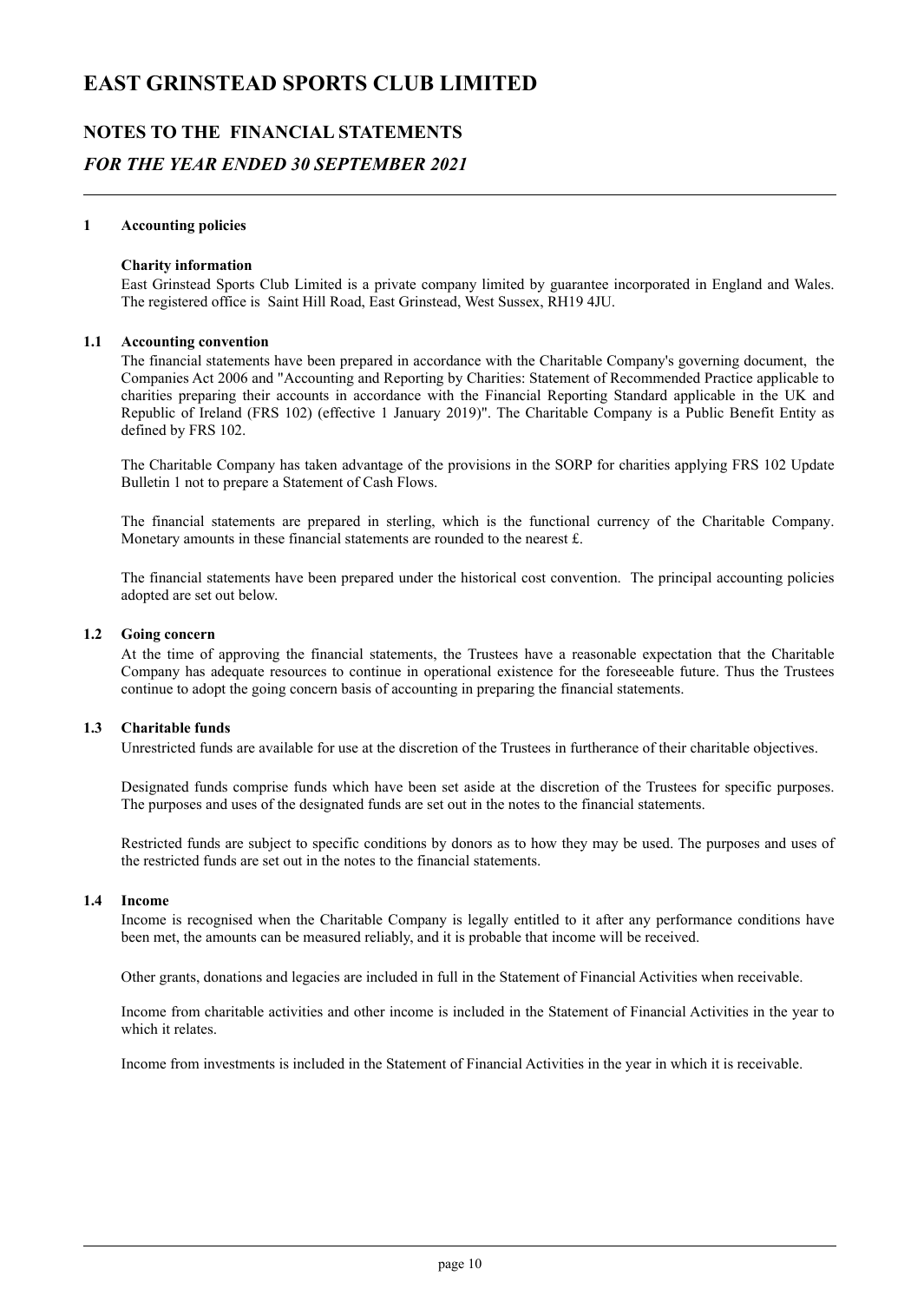## **NOTES TO THE FINANCIAL STATEMENTS (CONTINUED)** *FOR THE YEAR ENDED 30 SEPTEMBER 2021*

#### **1 Accounting policies (Continued)**

#### **1.5 Expenditure**

Expenditure is recognised once there is a legal or constructive obligation to transfer economic benefit to a third party, it is probable that a transfer of economic benefits will be required in settlement, and the amount of the obligation can be measured reliably.

Expenditure is classified by activity. The costs of each activity are made up of the total of direct costs and shared costs, including support costs involved in undertaking each activity. Direct costs attributable to a single activity are allocated directly to that activity. Shared costs which contribute to more than one activity and support costs which are not attributable to a single activity are apportioned between those activities on a basis consistent with the use of resources. Central staff costs are allocated on the basis of time spent, and depreciation charges are allocated on the portion of the asset's use.

Expenditure is recognised on an accrual basis as a liability is incurred. Expenditure includes any VAT which cannot be fully recovered, and is reported as part of the expenditure to which it relates.

Charitable expenditure comprises those costs incurred by the charity in the delivery of its activities and services for its beneficiaries and their associated costs.

Support costs now include governance costs which are those costs associated with meeting the constitutional and statutory requirements of the charity and include independent examination fees and other professional fees.

#### **Allocation and apportionment of support costs**

The main activity of the charitable company is the provision of leisure activities to the local community, so all costs related to this are classified as direct costs and all other costs are allocated as support costs.

#### **1.6 Tangible fixed assets**

Tangible fixed assets are initially measured at cost and subsequently measured at cost or valuation, net of depreciation and any impairment losses.

Depreciation is recognised so as to write off the cost or valuation of assets less their residual values over their useful lives on the following bases:

| Freehold land           | Not depreciated                |
|-------------------------|--------------------------------|
| Freehold buildings      | Straight line over 50 years    |
| Squash court components | Straight line over 10-30 years |
| Pitches                 | Straight line over 10 years    |

The gain or loss arising on the disposal of an asset is determined as the difference between the sale proceeds and the carrying value of the asset, and is recognised in the statement of financial activities.

The residual value of the land elements of the pitches has been found to be in excess of the net book value of those assets. As such, no further depreciation is charged. The directors will review the residual value of the assets yearly. The surface elements of the pitches are still being depreciated in line with the depreciation policies set out above.

#### **1.7 Cash and cash equivalents**

Cash and cash equivalents include cash in hand, deposits held at call with banks, other short-term liquid investments with original maturities of three months or less, and bank overdrafts. Bank overdrafts are shown within borrowings in current liabilities.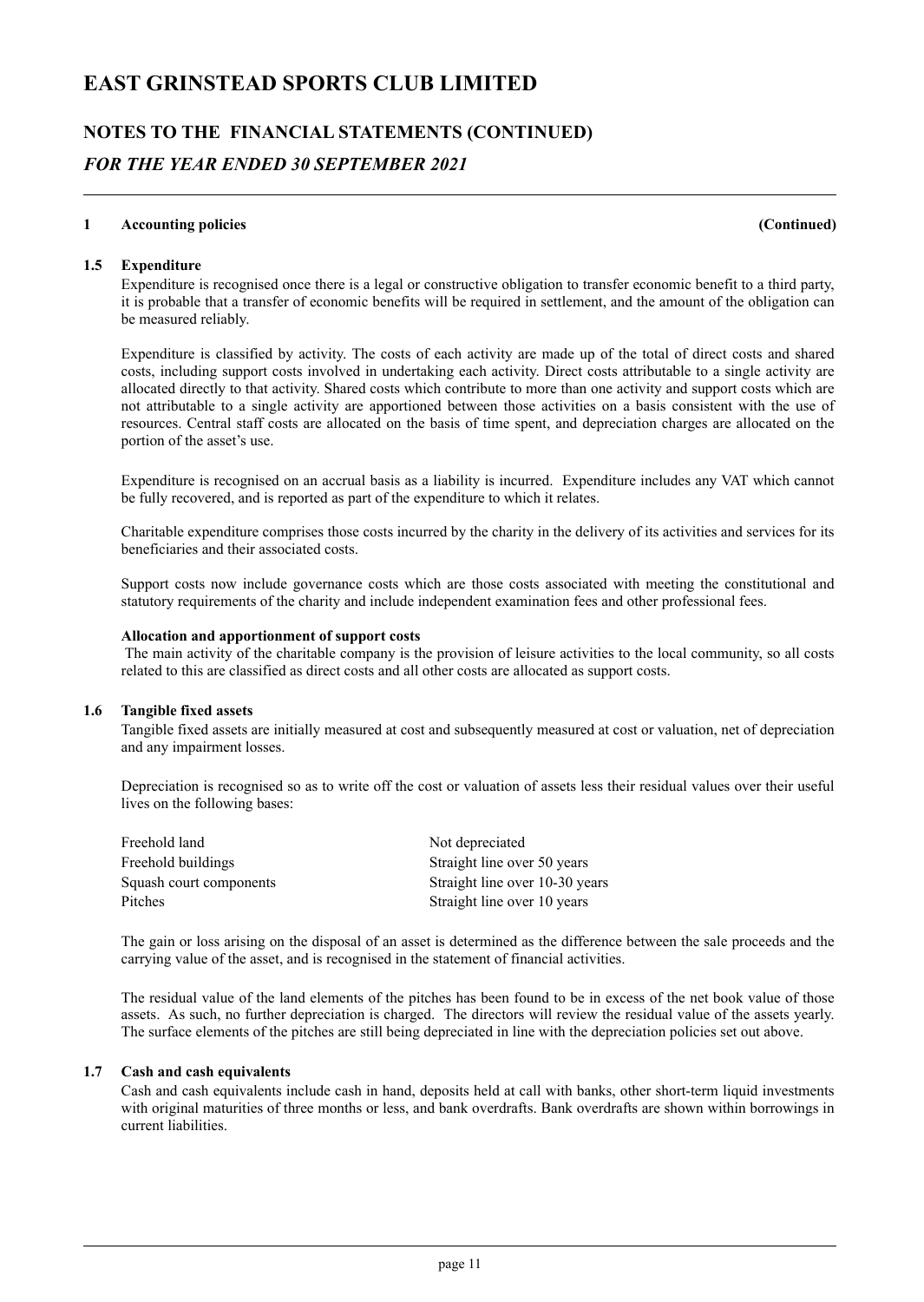## **NOTES TO THE FINANCIAL STATEMENTS (CONTINUED)** *FOR THE YEAR ENDED 30 SEPTEMBER 2021*

#### **1 Accounting policies (Continued)**

#### **1.8 Financial instruments**

The Charitable Company has elected to apply the provisions of Section 11 'Basic Financial Instruments' and Section 12 'Other Financial Instruments Issues' of FRS 102 to all of its financial instruments.

Financial instruments are recognised in the Charitable Company's balance sheet when the Charitable Company becomes party to the contractual provisions of the instrument.

Financial assets and liabilities are offset, with the net amounts presented in the financial statements, when there is a legally enforceable right to set off the recognised amounts and there is an intention to settle on a net basis or to realise the asset and settle the liability simultaneously.

#### *Basic financial assets*

Basic financial assets, which include debtors and cash and bank balances, are initially measured at transaction price including transaction costs and are subsequently carried at amortised cost using the effective interest method unless the arrangement constitutes a financing transaction, where the transaction is measured at the present value of the future receipts discounted at a market rate of interest. Financial assets classified as receivable within one year are not amortised.

#### *Basic financial liabilities*

Basic financial liabilities, including creditors and bank loans are initially recognised at transaction price unless the arrangement constitutes a financing transaction, where the debt instrument is measured at the present value of the future payments discounted at a market rate of interest. Financial liabilities classified as payable within one year are not amortised.

Debt instruments are subsequently carried at amortised cost, using the effective interest rate method.

Trade creditors are obligations to pay for goods or services that have been acquired in the ordinary course of operations from suppliers. Amounts payable are classified as current liabilities if payment is due within one year or less. If not, they are presented as non-current liabilities. Trade creditors are recognised initially at transaction price and subsequently measured at amortised cost using the effective interest method.

#### *Derecognition of financial liabilities*

Financial liabilities are derecognised when the Charitable Company's contractual obligations expire or are discharged or cancelled.

#### **1.9 Taxation**

The company has been granted charitable status and is therefore not liable to corporation tax.

#### **2 Critical accounting estimates and judgements**

In the application of the Charitable Company's accounting policies, the Trustees are required to make judgements, estimates and assumptions about the carrying amount of assets and liabilities that are not readily apparent from other sources. The estimates and associated assumptions are based on historical experience and other factors that are considered to be relevant. Actual results may differ from these estimates.

The estimates and underlying assumptions are reviewed on an ongoing basis. Revisions to accounting estimates are recognised in the period in which the estimate is revised where the revision affects only that period, or in the period of the revision and future periods where the revision affects both current and future periods.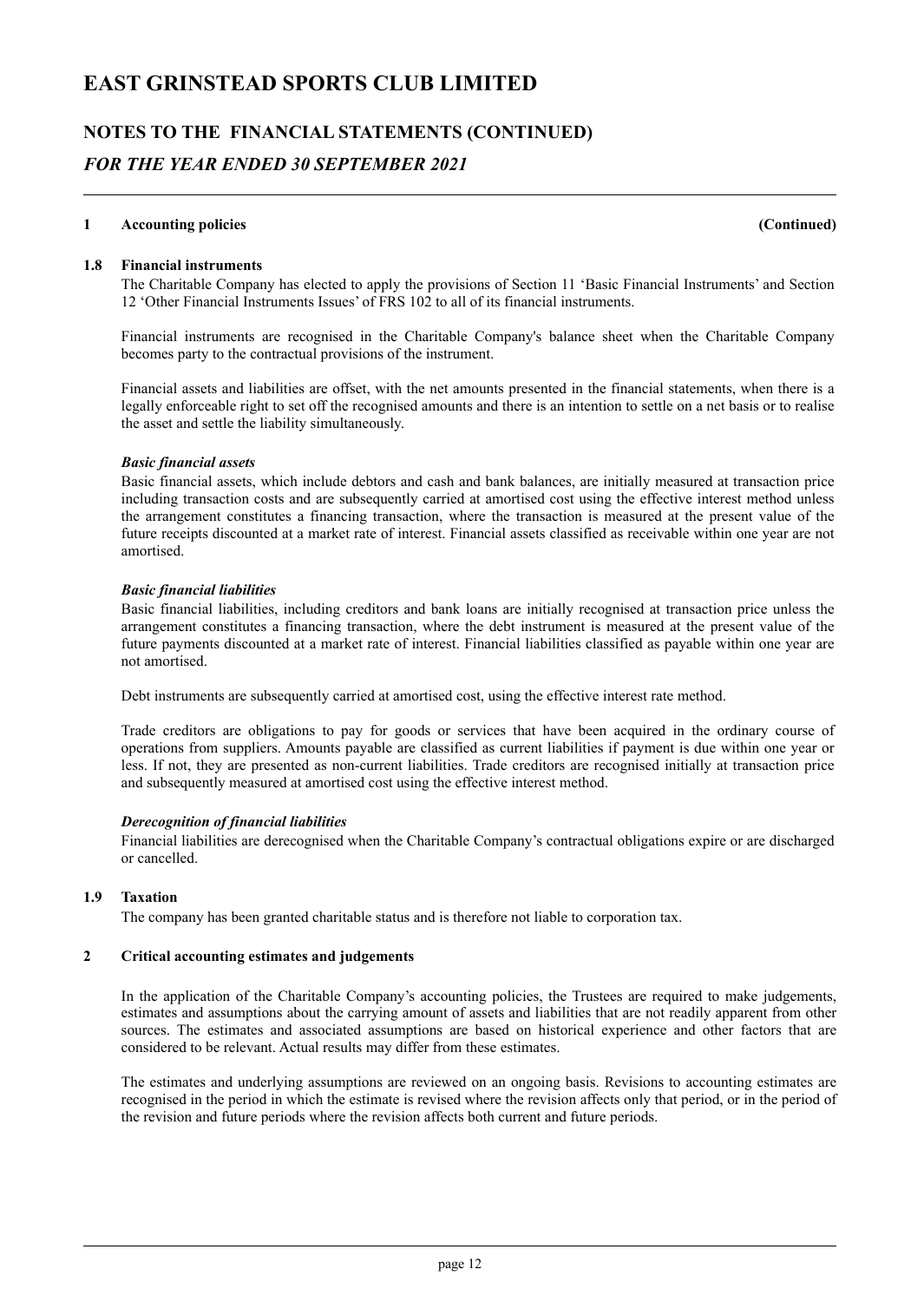## **NOTES TO THE FINANCIAL STATEMENTS (CONTINUED)** *FOR THE YEAR ENDED 30 SEPTEMBER 2021*

#### **2 Critical accounting estimates and judgements (Continued)**

The main judgements and accounting estimates included in the accounts are:

Depreciation - Management has made assumptions and estimated depreciation rates in respect of showing a true and fair value of the assets at the balance sheet date.

Prepayments and Accruals - Management has made estimates and established prepayments and accruals in respect of potential assets and liabilities as at the balance sheet date.

#### **3 Donations**

|           | <b>Unrestricted</b><br>funds<br>general | <b>Restricted</b><br>funds | <b>Total</b> | Total     |
|-----------|-----------------------------------------|----------------------------|--------------|-----------|
|           | 2021<br>£                               | 2021<br>£                  | 2021<br>£    | 2020<br>£ |
| Donations | 97                                      | 38,736                     | 38,833       | 49,879    |

#### **4 Provision of leisure facilities**

|                              | 2021<br>£ | 2020<br>£ |
|------------------------------|-----------|-----------|
|                              |           |           |
| Grants                       | 52,238    | 106,353   |
| Affiliation fees             | 12,788    | 10,052    |
|                              | 65,026    | 116,405   |
|                              |           |           |
| Analysis by fund             |           |           |
| Unrestricted funds - general | 62,073    | 20,052    |
| Restricted funds             | 2,953     | 96,353    |
|                              | 65,026    | 116,405   |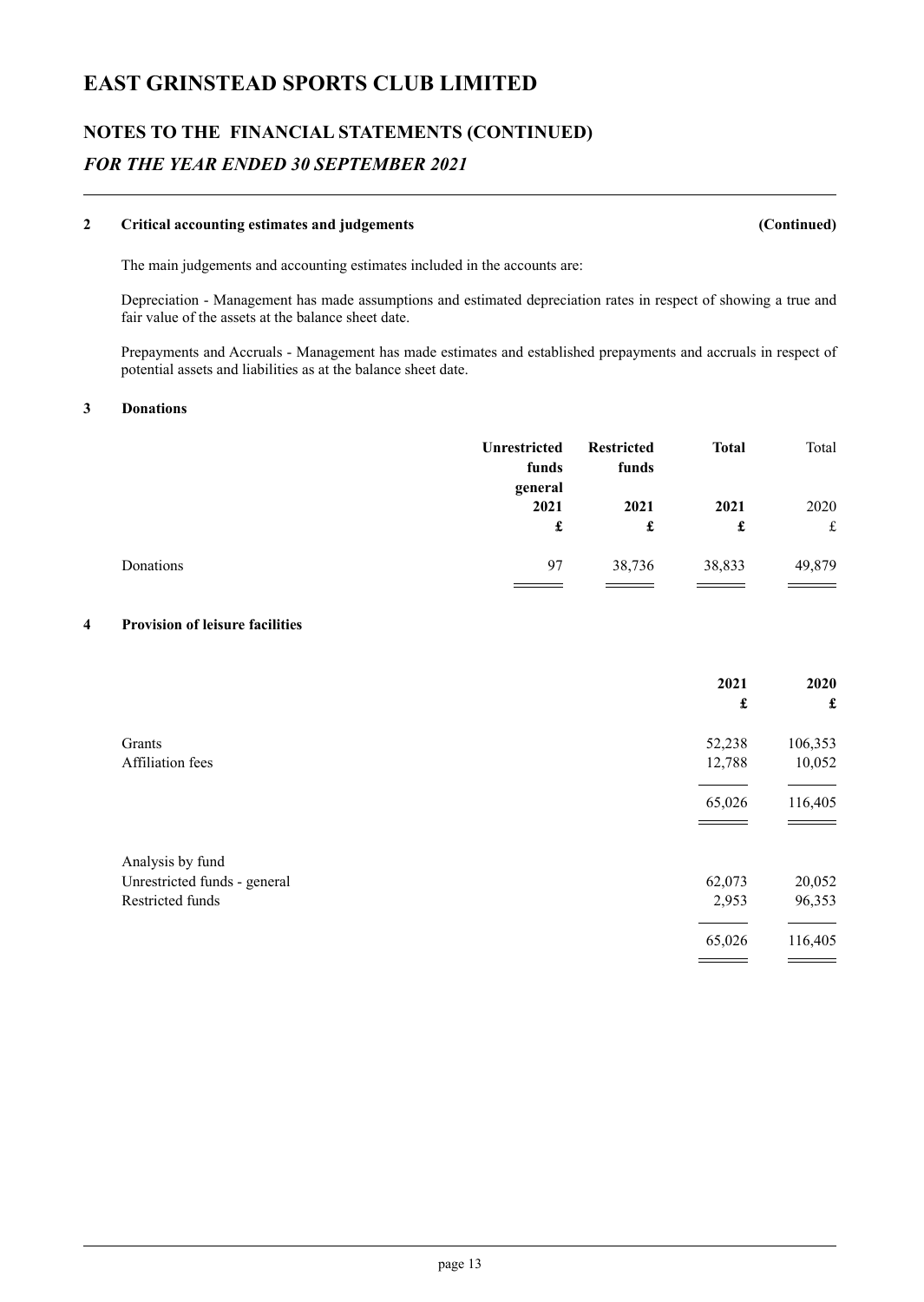### **NOTES TO THE FINANCIAL STATEMENTS (CONTINUED)**

### *FOR THE YEAR ENDED 30 SEPTEMBER 2021*

**5 Investments**

|                     | <b>Unrestricted</b><br>funds<br>general | <b>Restricted</b><br>funds | Total  | Unrestricted<br>funds<br>general | Unrestricted<br>funds<br>Designated<br>fund | Restricted<br>funds | Total  |
|---------------------|-----------------------------------------|----------------------------|--------|----------------------------------|---------------------------------------------|---------------------|--------|
|                     | 2021                                    | 2021                       | 2021   | 2020                             | 2020                                        | 2020                | 2020   |
|                     | £                                       | £                          | £      | £                                | £                                           | £                   | £      |
| Rental income       | 12,469                                  | $\sim$                     | 12,469 | 38,010                           | 13,324                                      | 750                 | 52,084 |
| Interest receivable | ⇁                                       | 26                         | 33     | 168                              | $\overline{\phantom{0}}$                    | 172                 | 340    |
|                     |                                         |                            |        |                                  |                                             |                     |        |
|                     | 12,476                                  | 26                         | 12,502 | 38,178                           | 13,324                                      | 922                 | 52,424 |
|                     | ==                                      |                            | ___    | $\equiv$ $\equiv$                | ____                                        |                     |        |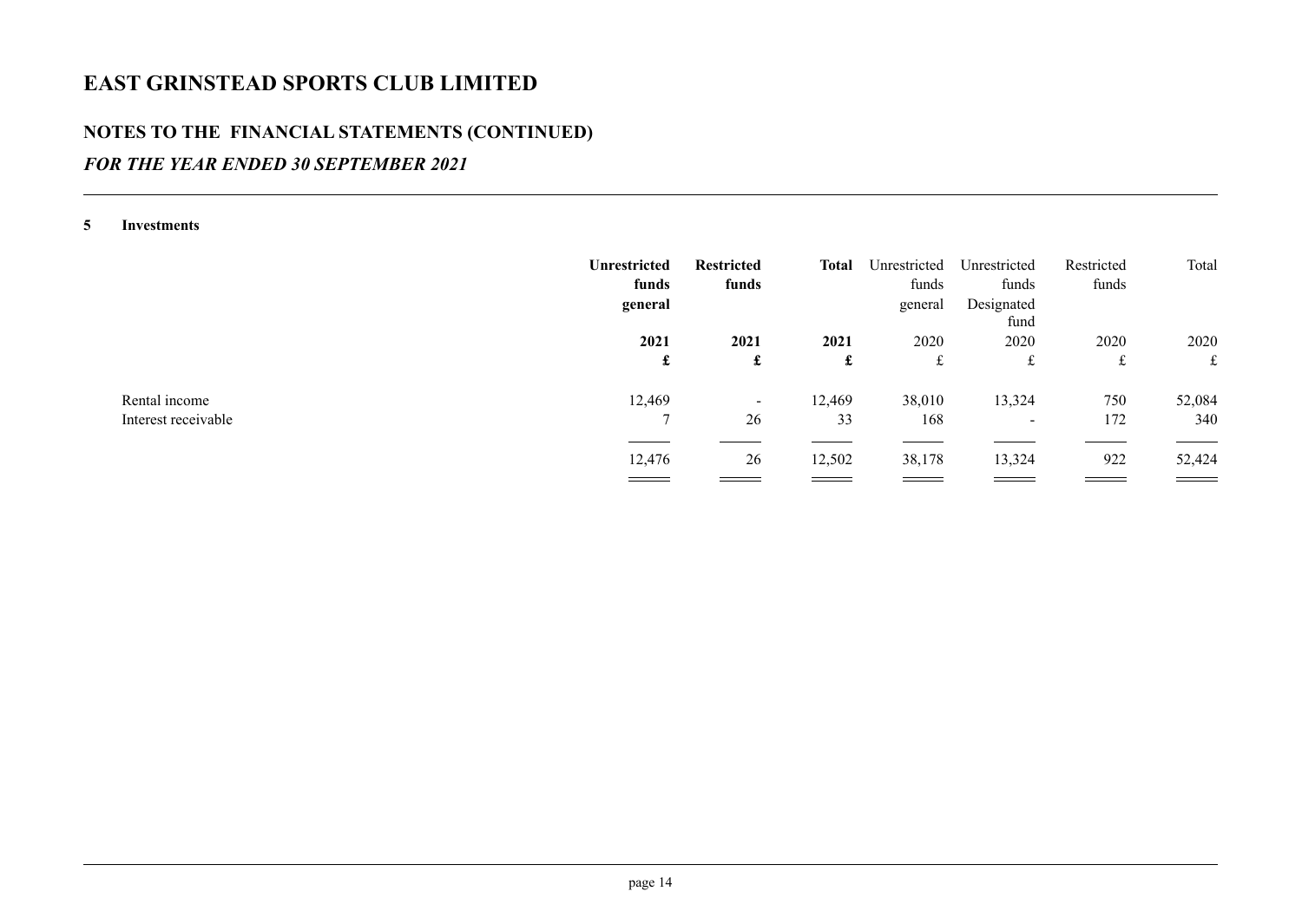## **NOTES TO THE FINANCIAL STATEMENTS (CONTINUED)** *FOR THE YEAR ENDED 30 SEPTEMBER 2021*

#### **6 Other income**

|              | <b>Total</b>             | Unrestricted     |
|--------------|--------------------------|------------------|
|              |                          | funds<br>general |
|              | 2021                     | 2020             |
|              | £                        | £                |
| Other income | $\overline{\phantom{0}}$ | 600              |
|              |                          |                  |

#### **7 Charitable activities**

|                                       | leisure<br>facilities<br>2021 | Provision of Provision of<br>leisure<br>facilities<br>2020 |
|---------------------------------------|-------------------------------|------------------------------------------------------------|
|                                       | £                             | £                                                          |
| Depreciation and impairment           | 27,795                        | 27,795                                                     |
| Donations/support for sports          | 27,217                        | 25,597                                                     |
| Sporting Initiatives                  | 53                            |                                                            |
| Repairs, maintenance and improvements | 24,457                        | 178,592                                                    |
| Insurance                             | 12,097                        | 11,649                                                     |
| <b>Sundry Expenses</b>                | 2,775                         | 5,261                                                      |
|                                       | 94,394                        | 248,894                                                    |
| Support costs                         |                               | 3,314                                                      |
| Governance costs (see note 8)         | 4,093                         | 4,183                                                      |
|                                       | 98,487                        | 256,391                                                    |
| Analysis by fund                      |                               |                                                            |
| Unrestricted funds - general          | 30,752                        | 26,667                                                     |
| Unrestricted funds - Designated fund  | 27,795                        | 44,862                                                     |
| Restricted funds                      | 39,940                        | 184,862                                                    |
|                                       | 98,487                        | 256,391                                                    |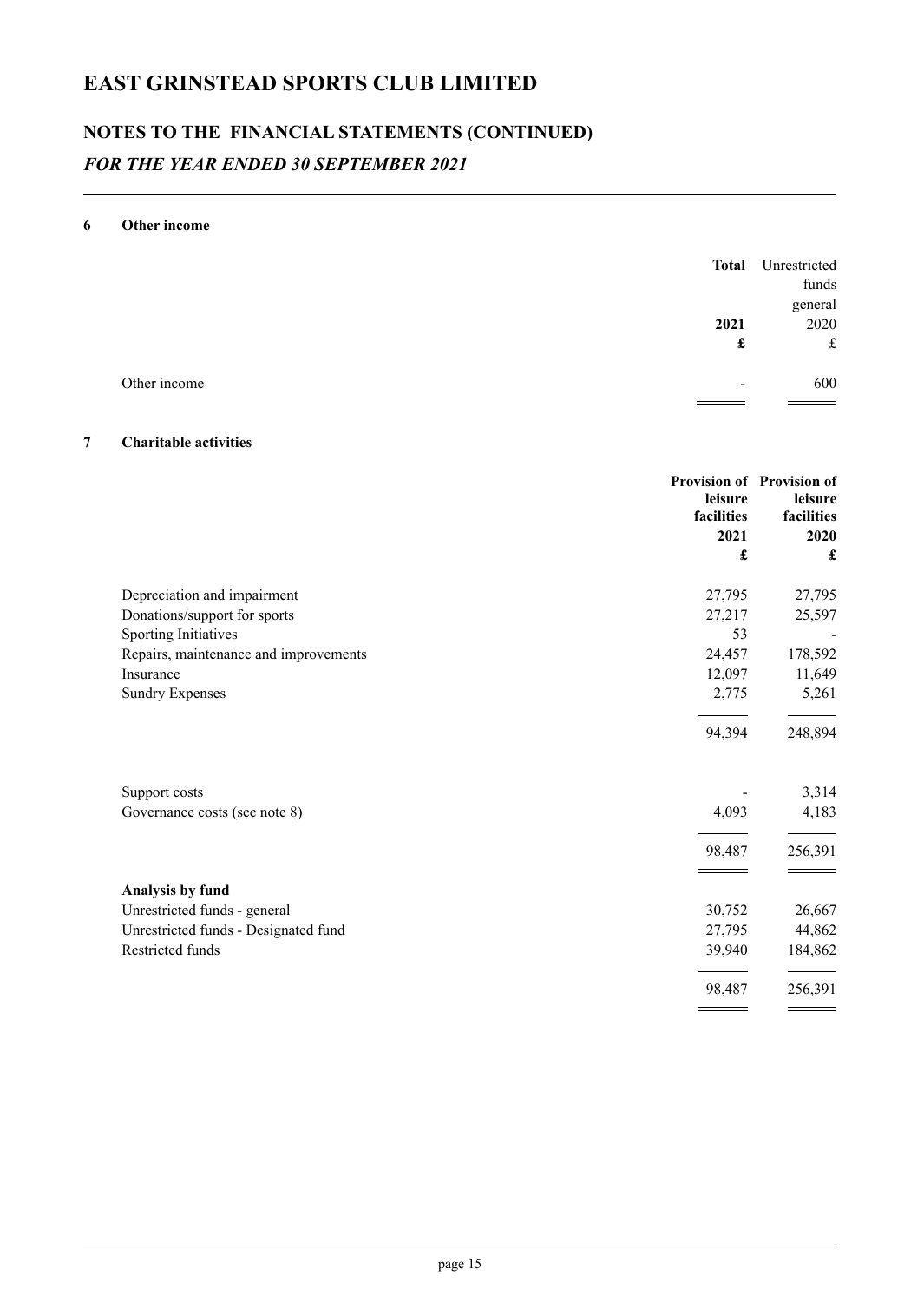## **NOTES TO THE FINANCIAL STATEMENTS (CONTINUED)** *FOR THE YEAR ENDED 30 SEPTEMBER 2021*

| 8 | <b>Support costs</b>   |                                 |       |                    |                    |                     |       |
|---|------------------------|---------------------------------|-------|--------------------|--------------------|---------------------|-------|
|   |                        | <b>Support costs Governance</b> | costs |                    | 2021 Support costs | Governance<br>costs | 2020  |
|   |                        | £                               | £     | $\pmb{\mathbf{f}}$ | £                  | £                   | £     |
|   | Loan interest          |                                 |       |                    | 3,314              |                     | 3,314 |
|   | Accountancy            |                                 | 3,000 | 3,000              | -                  | 3,000               | 3,000 |
|   | Legal and professional |                                 | 1,093 | 1,093              |                    | 1,183               | 1,183 |
|   |                        |                                 | 4,093 | 4,093              | 3,314              | 4,183               | 7,497 |
|   | Analysed between       |                                 |       |                    |                    |                     |       |
|   | Charitable activities  |                                 | 4,093 | 4,093              | 3,314              | 4,183               | 7,497 |
|   |                        |                                 |       |                    |                    |                     |       |

Governance costs includes payments to the accountants of £3,000 for independent examination fees (2020- £3,000).

| Net movement in funds                                      | 2021   | 2020   |
|------------------------------------------------------------|--------|--------|
| Net movement in funds is stated after charging/(crediting) |        |        |
| Depreciation of owned tangible fixed assets                | 27.795 | 27.795 |

#### **10 Trustees**

#### **Trustees' Remuneration and Benefits**

There were no trustees' remuneration or other benefits for the year ended 30 September 2021 nor for the year ended 30 September 2020.

#### **Trustees' Expenses**

There were no trustees' expenses paid for in the year ended 30 September 2021 nor for the year ended 30 September 2020.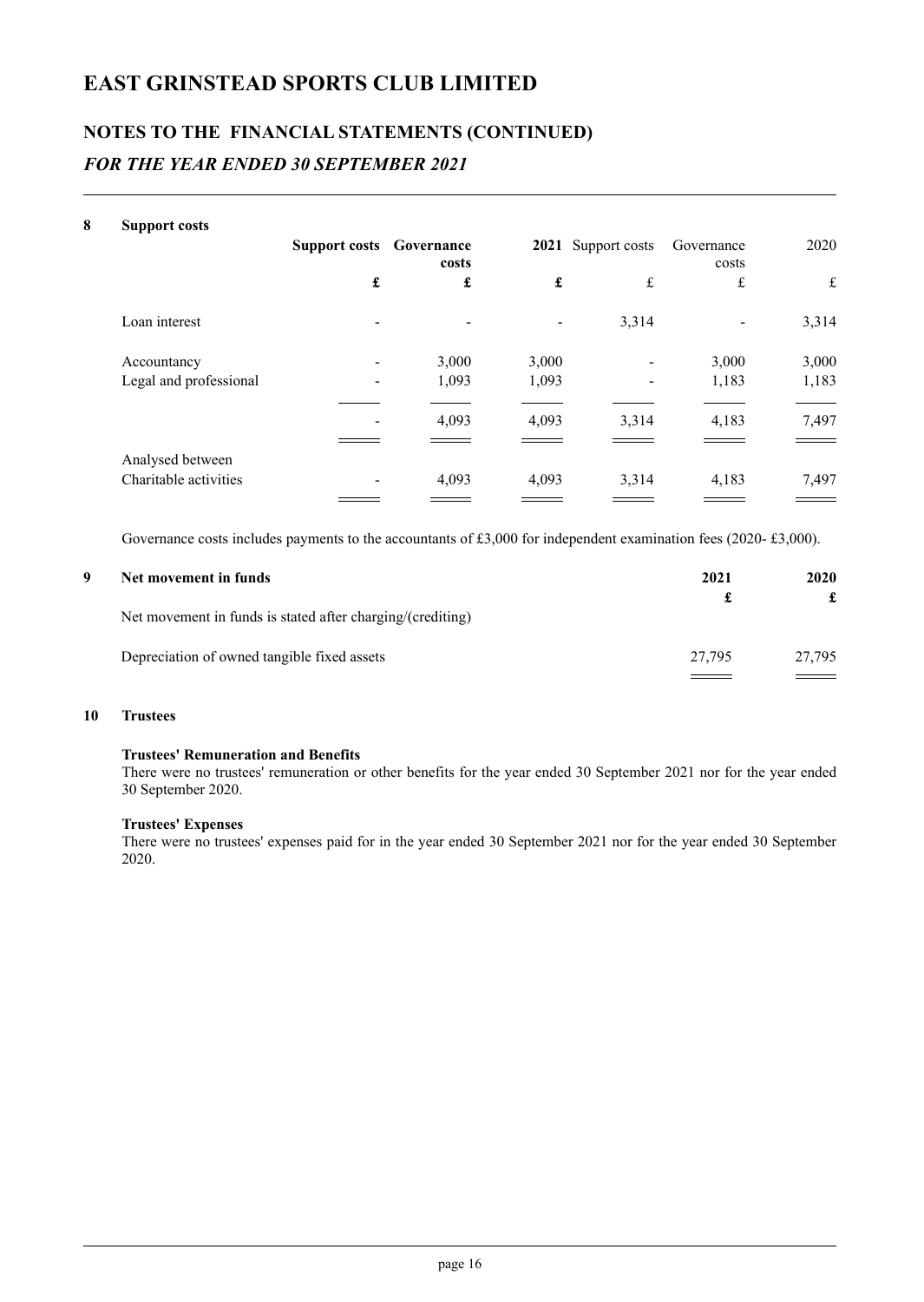## **NOTES TO THE FINANCIAL STATEMENTS (CONTINUED)** *FOR THE YEAR ENDED 30 SEPTEMBER 2021*

#### **11 Tangible fixed assets**

|                                    | <b>Freehold land</b> | <b>Pitches</b> | <b>Total</b> |
|------------------------------------|----------------------|----------------|--------------|
|                                    | £                    | £              | £            |
| Cost                               |                      |                |              |
| At 1 October 2020                  | 2,120,531            | 2,124,060      | 4,244,591    |
| At 30 September 2021               | 2,120,531            | 2,124,060      | 4,244,591    |
|                                    |                      |                |              |
| <b>Depreciation and impairment</b> |                      |                |              |
| At 1 October 2020                  | 223,186              | 1,568,048      | 1,791,234    |
| Depreciation charged in the year   | 6,567                | 21,228         | 27,795       |
|                                    |                      |                |              |
| At 30 September 2021               | 229,753              | 1,589,276      | 1,819,029    |
|                                    |                      |                |              |
| <b>Carrying amount</b>             |                      |                |              |
| At 30 September 2021               | 1,890,778            | 534,784        | 2,425,562    |
| At 30 September 2020               | 1,897,345            | 556,012        | 2,453,357    |
|                                    |                      |                |              |

Freehold land and buildings were donated to the charity at a value of £1,586,364 during the year ended 30 September 2003.

Freehold land was donated to the charity during the year ending 30 September 2017 with a value of £50,000, and during the year ending 30 September 2019 with a value of £80,000.

All freehold land and buildings are included in the financial statements at lower of cost, donated value or residual value agreed by the directors. In the opinion of the directors, the open market value of the freehold land and buildings is not less than the stated value.

In respect of the loan taken out from Barclays Bank in September 2008 (See Note 13), there is a legal charge over the land and buildings of East Grinstead Sports Club. There is a second legal charge over the netball courts in favour of Sport England, and a third over the squash courts in favour of England Squash and Racketball.

#### **12 Debtors**

|                                      | 2021   | <b>2020</b> |  |
|--------------------------------------|--------|-------------|--|
| Amounts falling due within one year: | £      | £           |  |
| Other debtors                        | 11,575 | 16,423      |  |
| Prepayments and accrued income       | 12,729 | 11,503      |  |
| <b>VAT</b>                           |        | 643         |  |
|                                      | 24,304 | 17,348      |  |
|                                      |        |             |  |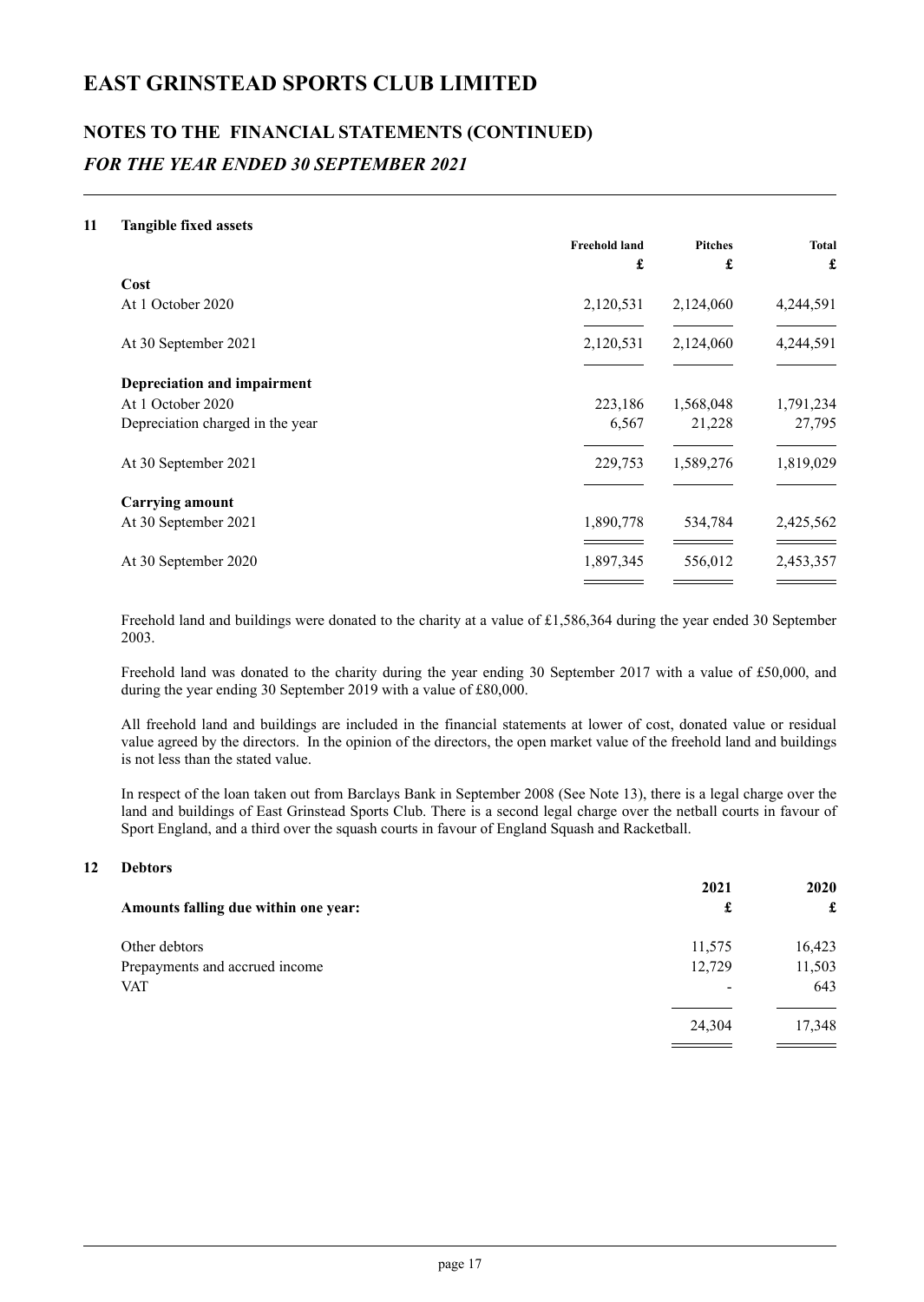## **NOTES TO THE FINANCIAL STATEMENTS (CONTINUED)** *FOR THE YEAR ENDED 30 SEPTEMBER 2021*

#### **13 Loans and overdrafts**

|                                                         | 2021   | 2020   |
|---------------------------------------------------------|--------|--------|
|                                                         | £      | £      |
| Loans                                                   | 50,080 | 50,080 |
|                                                         |        |        |
| Payable within one year                                 | 50,080 | 8,108  |
| Payable after one year                                  | -      | 41,972 |
|                                                         |        |        |
| Amounts included above which fall due after five years: |        |        |
| Payable by instalments                                  |        | 6,702  |
|                                                         |        |        |

In December 2005, the charity entered into a loan agreement with D Brown, with an amount of £98,000 at an interest rate of Nil%. This loan is currently repayable at £1,000 per calendar month, although part of the loan was written off in 2019. It was agreed from June 2017 that the repayments would be suspended. The situation is reviewed annually, with the suspension of payments still in place as at 30 September 2021.

In September 2008, the charity entered into a loan agreement with Barclays Bank Plc, with an amount of £100,000 at an interest rate of 2% over the Barclays Base Rate. This loan was repaid monthly over a period of 10 years. As part of the agreement, Barclays Bank Plc has security by way of a charge over: Leisure Centre, Saint Hill Road, East Grinstead, a property owed by the charity. This loan was fully repaid as at the end of September 2018, and the Trustees are in the process of removing this charge.

In July 2010, the charity entered into a loan agreement with D Brown, with an amount of £100,000 at an interest rate of 4%. This loan is repayable at £1,027 per calendar month, inclusive of interest, although repayments continue to be suspended as at 30 September 2021. The situation will be reviewed annually.

#### **14 Creditors: amounts falling due within one year**

|    |                                                         |              | 2021   | 2020   |
|----|---------------------------------------------------------|--------------|--------|--------|
|    |                                                         | <b>Notes</b> | £      | £      |
|    | Loans                                                   |              | 50,080 | 8,108  |
|    | Other taxation and social security                      |              | 888    | 540    |
|    | Deferred income                                         |              | 1,276  | 1,329  |
|    | Other creditors                                         |              | 16,700 | 22,640 |
|    | Accruals                                                |              | 2,000  | 2,200  |
|    |                                                         |              |        |        |
|    |                                                         |              | 70,944 | 34,817 |
|    |                                                         |              |        |        |
| 15 | Creditors: amounts falling due after more than one year |              |        |        |
|    |                                                         |              | 2021   | 2020   |
|    |                                                         |              | £      | £      |
|    | Loans                                                   |              |        | 41,972 |
|    |                                                         |              |        |        |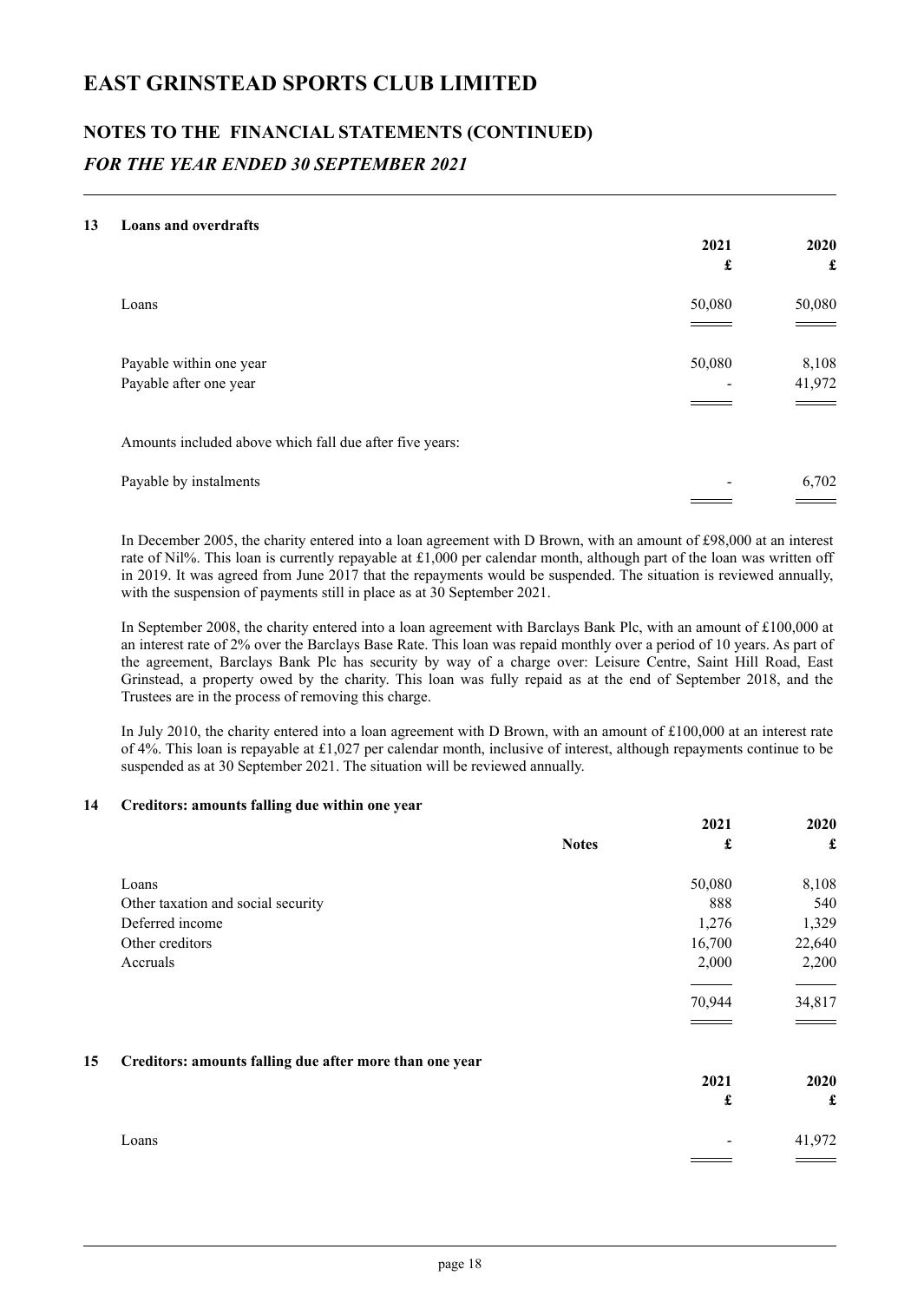### **NOTES TO THE FINANCIAL STATEMENTS (CONTINUED)**

### *FOR THE YEAR ENDED 30 SEPTEMBER 2021*

#### **16 Restricted funds**

The income funds of the charity include restricted funds comprising the following unexpended balances of donations and grants held on trust for specific purposes:

|                                              | <b>Movement in funds</b> |                              |                          | <b>Movement in funds</b>            |                       |                              |                          |                                           |
|----------------------------------------------|--------------------------|------------------------------|--------------------------|-------------------------------------|-----------------------|------------------------------|--------------------------|-------------------------------------------|
| <b>Balance at</b><br>1 October 2019          | Incoming<br>resources    | <b>Resources</b><br>expended | <b>Transfers</b>         | <b>Balance at</b><br>1 October 2020 | Incoming<br>resources | <b>Resources</b><br>expended | <b>Transfers</b>         | <b>Balance</b> at<br>30 September<br>2021 |
| £                                            | £                        | £                            | £                        | £                                   | £                     | £                            | £                        | £                                         |
| 1,043                                        |                          |                              |                          | 1,043                               |                       |                              |                          | 1,043                                     |
| 12,123                                       | 38                       |                              | $\overline{\phantom{a}}$ | 12,161                              | 1,380                 | (4,140)                      |                          | 9,401                                     |
| 4,250                                        | 25,052                   | (25,595)                     |                          | 3,707                               | 32,947                | (27, 217)                    |                          | 9,437                                     |
| 66,145                                       | 37,336                   | (75,679)                     | 750                      | 28,552                              | 2,651                 | $\sim$                       | 2,250                    | 33,453                                    |
| 6,768                                        | 2,021                    |                              | $\overline{\phantom{a}}$ | 8,789                               | 500                   | (3,130)                      | $\overline{\phantom{a}}$ | 6,159                                     |
| 3,993                                        |                          |                              | $\overline{\phantom{a}}$ | 3,993                               |                       |                              | $\overline{\phantom{a}}$ | 3,993                                     |
| Facility improvements / Development projects | 76,103                   | (76, 103)                    |                          |                                     |                       |                              |                          |                                           |
| 7,487                                        | 750                      |                              |                          | 6,013                               | 1,284                 | (2,500)                      |                          | 4,797                                     |
|                                              |                          |                              |                          |                                     | 53                    |                              |                          |                                           |
|                                              | 5,250                    | (5,261)                      | 11                       | $\overline{\phantom{a}}$            | 2,900                 | (2,900)                      |                          |                                           |
| 101,809                                      | 146,550                  | (184, 862)                   | 761                      | 64,258                              | 41,715                | (39,940)                     | 2,250                    | 68,283                                    |
|                                              |                          |                              | (2,224)                  |                                     |                       |                              | (53)                     |                                           |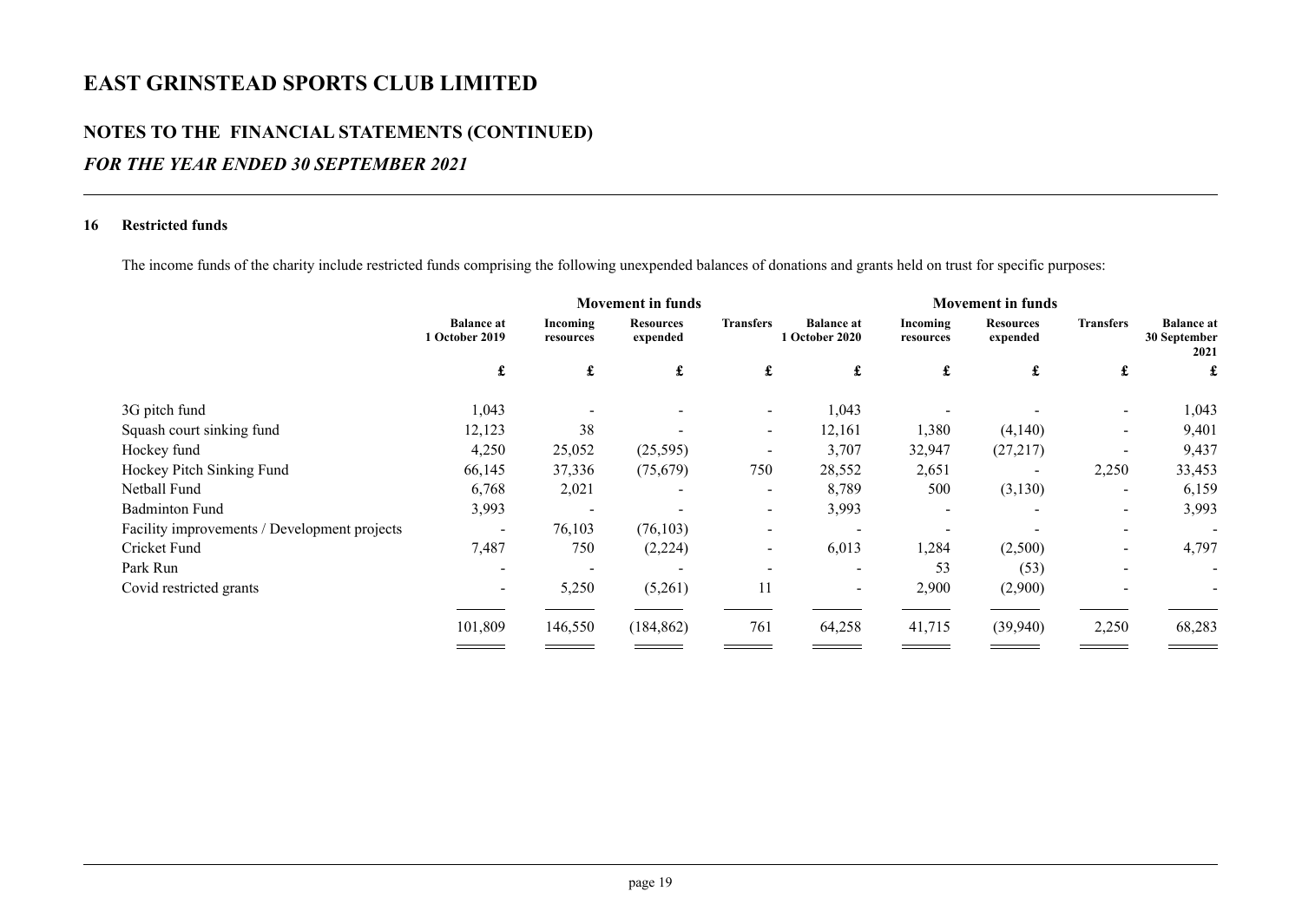### **NOTES TO THE FINANCIAL STATEMENTS (CONTINUED)**

### *FOR THE YEAR ENDED 30 SEPTEMBER 2021*

#### **16 Restricted funds (Continued)**

The 3G pitch fund represents amounts received and expended for construction and maintenance of the 3G pitch.

The Squash court sinking fund represents restricted income and expenditure relating to the squash courts at the club, and their ongoing maintenance and repair.

The Hockey fund represents restricted income and expenditure relating to the provision of hockey activities and facilities.

The Hockey Pitch Sinking Fund represents donations and grants received specifically for the improvement and maintenance of the hockey pitch.

The Netball fund is set aside for the future income and expenditure on projects relating to the netball courts.

EGSC is working with a local group that has set up, and is operating, a weekly Park Run event in East Grinstead. The Directors have received grant funding to assist with this project and have set up a separate fund in the accounts.

The Cricket Fund represents restricted income and expenditure relating to the provision and support of cricket activities and facilities.

The Badminton fund is set aside for future income and expenditure on projects relating to the provision of facilities used for badminton.

The facility Improvements / Development fund represents grants or donations received for specific projects to improve/develop the facilities.

The Covid restricted grants fund is monies received for the purpose of specific costs that have arisen during the period when the facilities were closed or restricted due to COVID-19. All expenditure was in line with the purposes set out in the grant applications and agreed by the relevant funding bodies.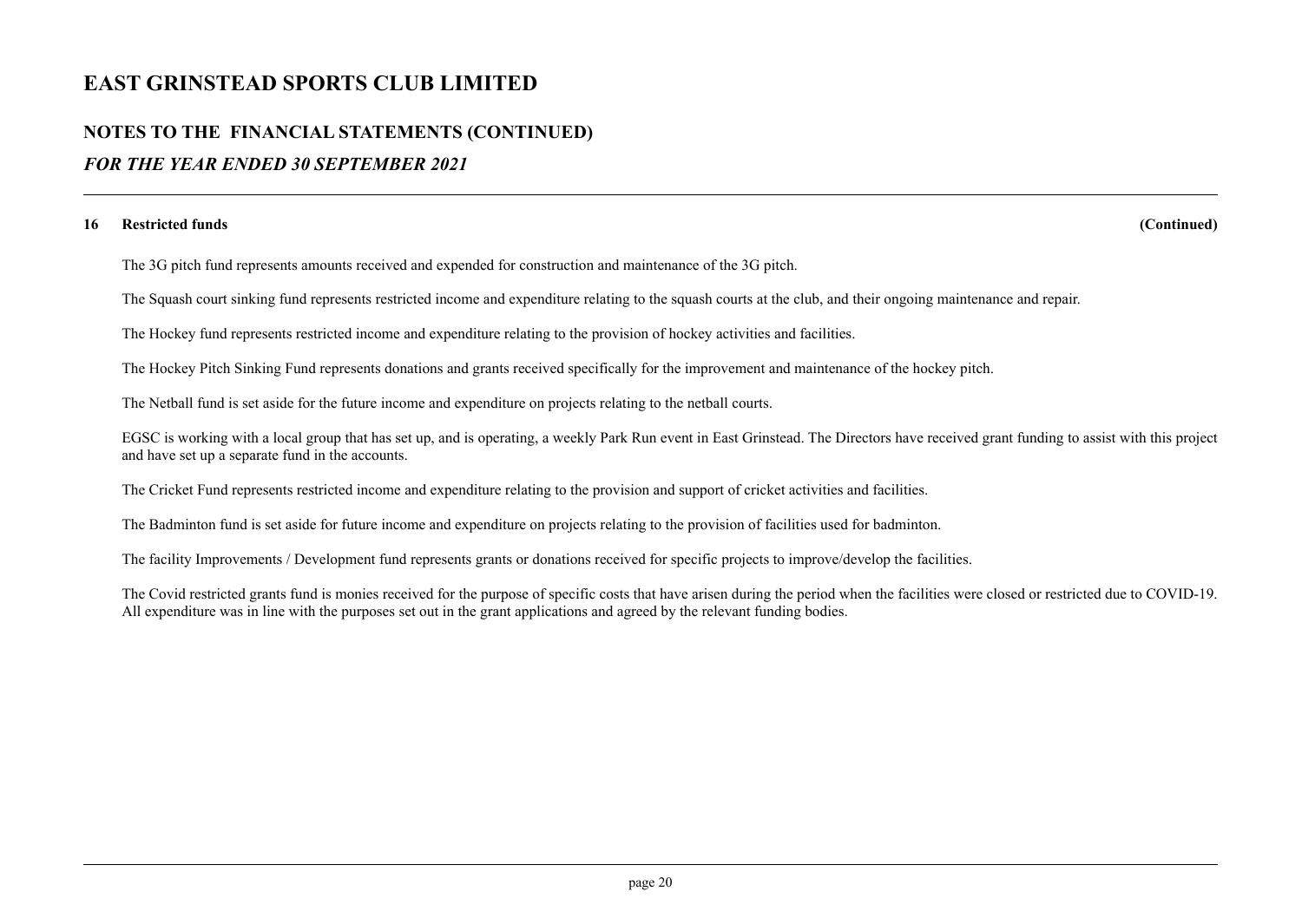### **NOTES TO THE FINANCIAL STATEMENTS (CONTINUED)**

### *FOR THE YEAR ENDED 30 SEPTEMBER 2021*

#### **17 Designated funds**

The income funds of the charity include the following designated funds which have been set aside out of unrestricted funds by the Directors for specific purposes:

|                           |                                            |                       | <b>Movement in funds</b>     |                  |                                     |                              |                  |                                           |
|---------------------------|--------------------------------------------|-----------------------|------------------------------|------------------|-------------------------------------|------------------------------|------------------|-------------------------------------------|
|                           | <b>Balance at</b><br><b>1 October 2019</b> | Incoming<br>resources | <b>Resources</b><br>expended | <b>Transfers</b> | <b>Balance at</b><br>1 October 2020 | <b>Resources</b><br>expended | <b>Transfers</b> | <b>Balance</b> at<br>30 September<br>2021 |
|                           | £                                          | £                     | £                            | £                | £                                   | £                            | £                | £                                         |
| Land building and pitches | 2,471,141                                  | 13,324                | (31,109)                     | $\sim$           | 2,453,356                           | (27,795)                     | $\blacksquare$   | 2,425,561                                 |
| Development projects      | 36,095                                     | $\sim$                | (13,753)                     | 25,000           | 47,342                              | $\sim$                       | 39,750           | 87,092                                    |
|                           | 2,507,236                                  | 13,324                | (44, 862)                    | 25,000           | 2,500,698                           | (27,795)                     | 39,750           | 2,512,653                                 |

The Land and Buildings Fund is set aside to represent the charity's use of land and buildings.

The Development projects fund has been set up to meet expenditure on projects that have been agreed upon by the Charity, or are envisaged within the Charity's future plans, as at 30 September 2021. Also, included is £2,000 towards any finance costs that may be incurred.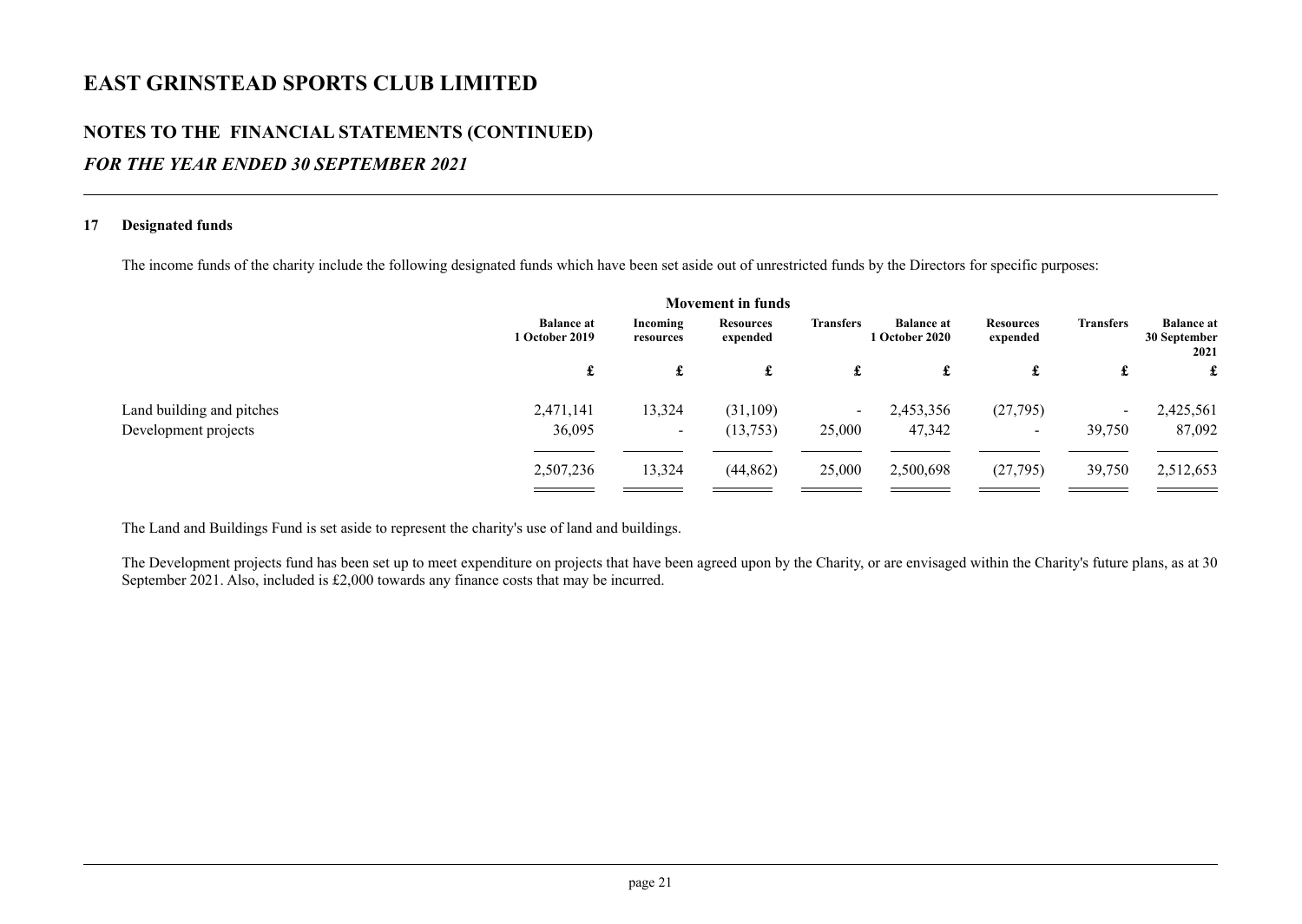### **NOTES TO THE FINANCIAL STATEMENTS (CONTINUED)**

### *FOR THE YEAR ENDED 30 SEPTEMBER 2021*

| 18 | Analysis of net assets between funds                   |                              |                            |                            |           |                       |                     |                     |           |
|----|--------------------------------------------------------|------------------------------|----------------------------|----------------------------|-----------|-----------------------|---------------------|---------------------|-----------|
|    |                                                        | <b>Unrestricted</b><br>funds | <b>Designated</b><br>funds | <b>Restricted</b><br>funds | Total     | Unrestricted<br>funds | Designated<br>funds | Restricted<br>funds | Total     |
|    |                                                        | 2021                         | 2021                       | 2021                       | 2021      | 2020                  | 2020                | 2020                | 2020      |
|    |                                                        | £                            | £                          | £                          | £         | £                     | £                   | t.                  | £         |
|    | Fund balances at 30 September 2021 are represented by: |                              |                            |                            |           |                       |                     |                     |           |
|    | Tangible assets                                        | $\sim$                       | 2,425,562                  | $\sim$                     | 2,425,562 | $\sim$                | 2,453,357           | $\sim$              | 2,453,357 |
|    | Current assets/(liabilities)                           | 19,187                       | 87,091                     | 68,283                     | 174,561   | 17,293                | 89,313              | 64,258              | 170,864   |
|    | Long term liabilities                                  | $\overline{\phantom{0}}$     |                            |                            |           | $\sim$                | (41, 972)           | $\sim$              | (41, 972) |
|    |                                                        | 19,187                       | 2,512,653                  | 68,283                     | 2,600,123 | 17,293                | 2,500,698           | 64,258              | 2,582,249 |
|    |                                                        |                              |                            |                            |           |                       |                     |                     |           |